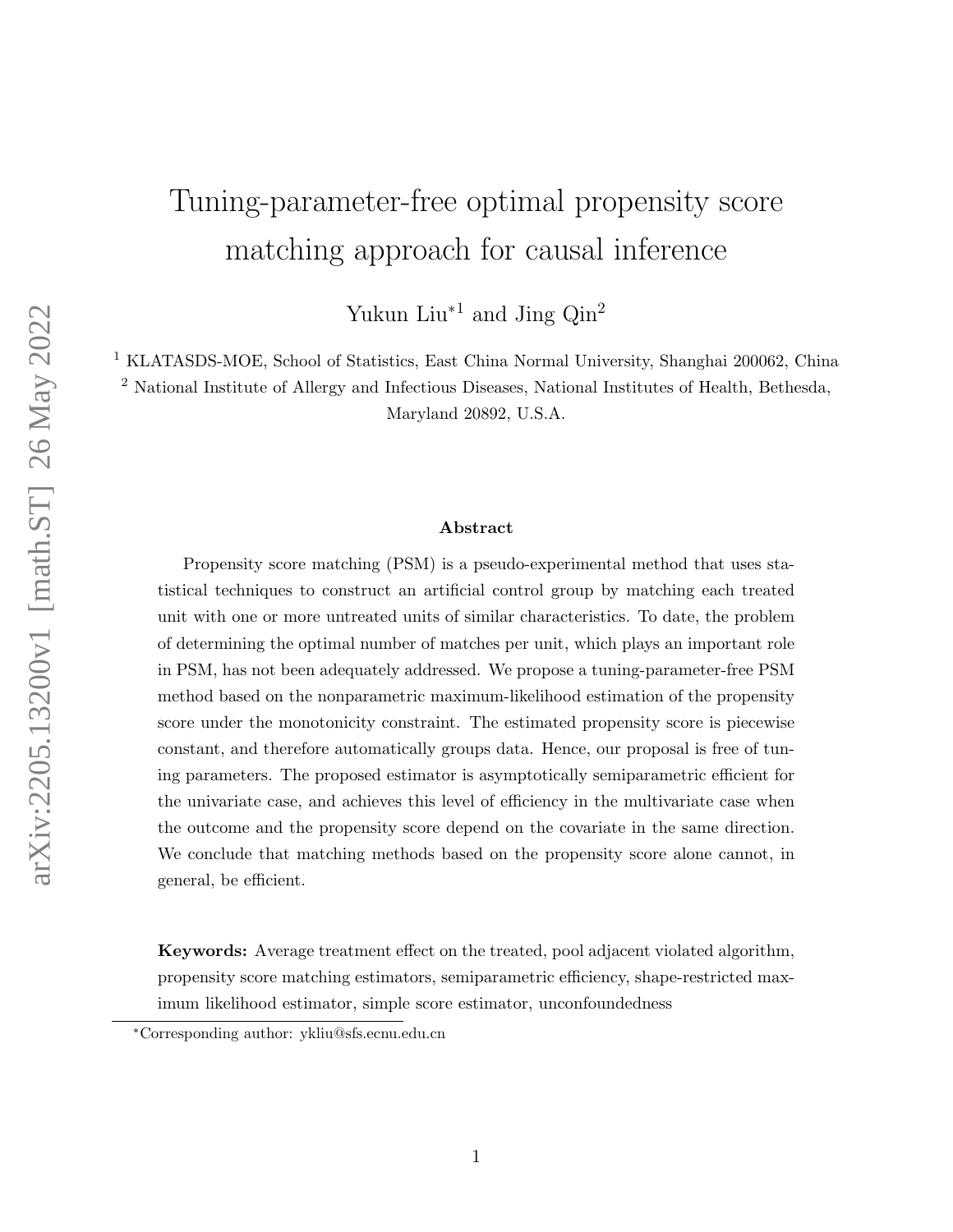# 1 Introduction

To assess the treatment effect in medical studies, randomized and controlled clinical trials are the gold standard because the baseline covariates are balanced in the treatment and control arms by the randomization. To evaluate the effectiveness of an economic program or policy in econometrics or political science, however, randomization is difficult or impossible to implement for various reasons. In observational studies, the available covariate information from people who participated in the program or not may be unbalanced. The simple two-sample t-test is likely to produce biased results. It is desirable to replicate a randomized experiment as closely as possible by obtaining treated and control groups with similar covariate distributions. Due to the simplicity and intuitiveness of adjusting the distribution of covariates among samples from different populations, matching methods are widely used in applied statistics, econometrics, and epidemiology. Many examples can be found in a comprehensive review paper by [Stuart](#page-24-0) [\(2010\)](#page-24-0).

A common feature of matching methods is the outcome-independence of matching, i.e., outcome values are not used in the matching process even if they are available at the time of matching. This precludes the selection of a matched sample that leads to a desired or undesired result. Commonly used matching methods are all based on covariate values. They use the "distance" between treated and untreated individuals, which is a measure of the similarity between two individuals. A well-known example is the Mahalanobis distance. Another popular matching method is propensity matching, which was proposed by [Rosenbaum](#page-24-1) [and Rubin](#page-24-1) [\(1983\)](#page-24-1). The propensity score is the conditional probability of assignment to a treatment given a vector of covariates. Suppose that adjusting for a set of covariates is sufficient to eliminate confounding. A key observation made by [Rosenbaum and Rubin](#page-24-1) [\(1983\)](#page-24-1) is that adjusting for the propensity score is also sufficient to eliminate confounding. In contrast to covariate-based distance matching methods, propensity score matching (PSM) has the advantage of reducing the dimensionality of matching to a single dimension, making the matching process much easier.

Although various matching methods have been used, the theoretical results have only recently been studied by [Abadie and Imbens](#page-22-0) [\(2006,](#page-22-0) [2012,](#page-22-1) [2016\)](#page-22-2). This series of papers showed that matching estimators based on the covariate distance involve a biased term that is only negligible under certain regularity conditions. Moreover, the matching estimators are not necessarily root-n-consistent, and some strong conditions are needed to guarantee the root-n-consistency. Furthermore, they demonstrated that, even in settings where matching estimators are root-n-consistent, simple matching estimators with a fixed number of matches do not attain the semiparametric efficiency bound. Furthermore, they found that matching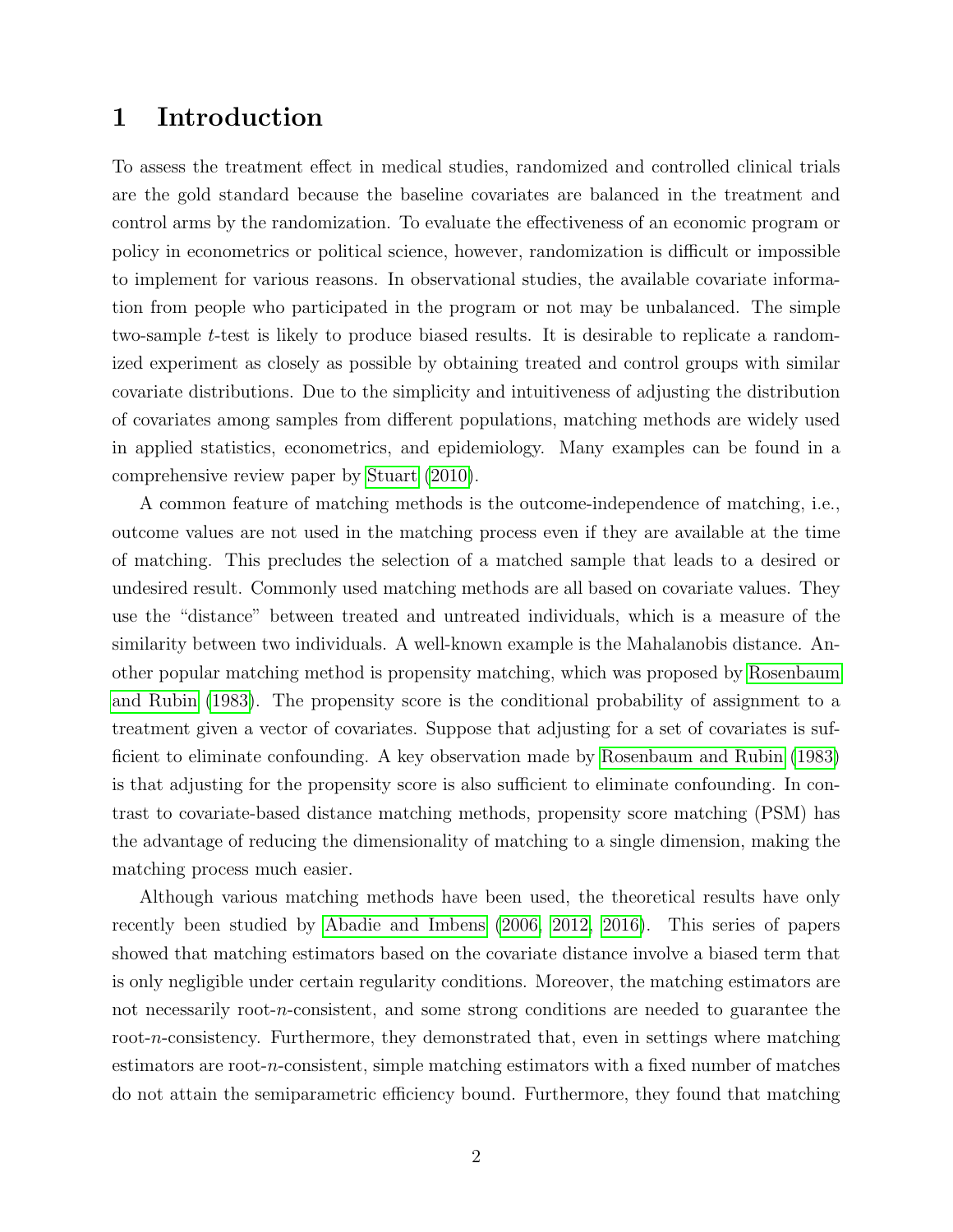estimators based on the estimated propensity score have smaller variances than those based on the true PSM. To make the matching methods accessible to practitioners, [Imbens](#page-23-0) [\(2015\)](#page-23-0) used three examples to demonstrate practical implementations from the theoretical literature, and provided detailed recommendations on how the procedures should be performed. In her review paper in Statistical Science, [Stuart](#page-24-0) [\(2010\)](#page-24-0) lists some of the major software packages that implement matching procedures. A regularly updated version is also available at <http://www.biostat.jhsph.edu/~stuart/propensityscoresoftware.html>.

In the PSM approach, the most commonly used strategy is to divide the interval [0, 1] into K subintervals  $[a_i, a_{i+1}], i = 1, 2, ..., K$ , where  $a_1 = 0$  and  $a_{K+1} = 1$ . Then, one may compare the treatments and controls for propensity scores that fall into the same subinterval. The performance of this approach is always influenced by the choice of  $K$ , which is generally artificial, and the numbers of individuals falling into each subinterval, which is hard to control. Too many subintervals may lead to inflated variances, whereas too few subintervals may lead to biased results. Existing matching methods [\(Abadie and Imbens, 2006,](#page-22-0) [2012,](#page-22-1) [2016\)](#page-22-2) require the matched number of controls for each treatment case to be fixed (not divergent to infinity). A natural question is "Are there any optimal methods for choosing K and the minimum number of observations in each matched interval?" To the best of our knowledge, no research has yet been conducted to address these issues.

In this paper, we present a tuning-parameter-free optimal matching method to solve the two thorny issues outlined above, where "optimal" means the resulting matching estimator achieves the asymptotic semiparametric efficiency lower bound. Rather than the commonly used parametric logistic model, we assume a nonparametric and monotone nondecreasing function for the propensity score in the univariate case. In the multivariate case, we assume a single-index propensity score model with a nonparametric and monotone nondecreasing link function. Our method is based on the semiparametric maximum-likelihood estimation of the propensity score function, which can be implemented numerically by the well-known pool adjacent violated algorithm [\(Ayer et al., 1955,](#page-22-3) PAVA). As the semiparametric maximumlikelihood estimator (MLE) of the propensity score is a piecewise step function, individuals in the treatment arm can be exactly matched by individuals in the control arm based on their estimated propensity scores. This matching method is purely data-driven and involves no artificial interference. We show that the proposed tuning-free matching estimator is not only asymptotically unbiased, but also achieves the semiparametric efficiency lower bound in the univariate case. For the multivariate case, the proposed estimator also achieves the semiparametric efficiency lower bound if the outcome and propensity score depend on the covariate in the same direction. Otherwise, the proposed estimator remains consistent, but is not efficient. In this situation, other PSM methods are relatively inefficient. Our theoretical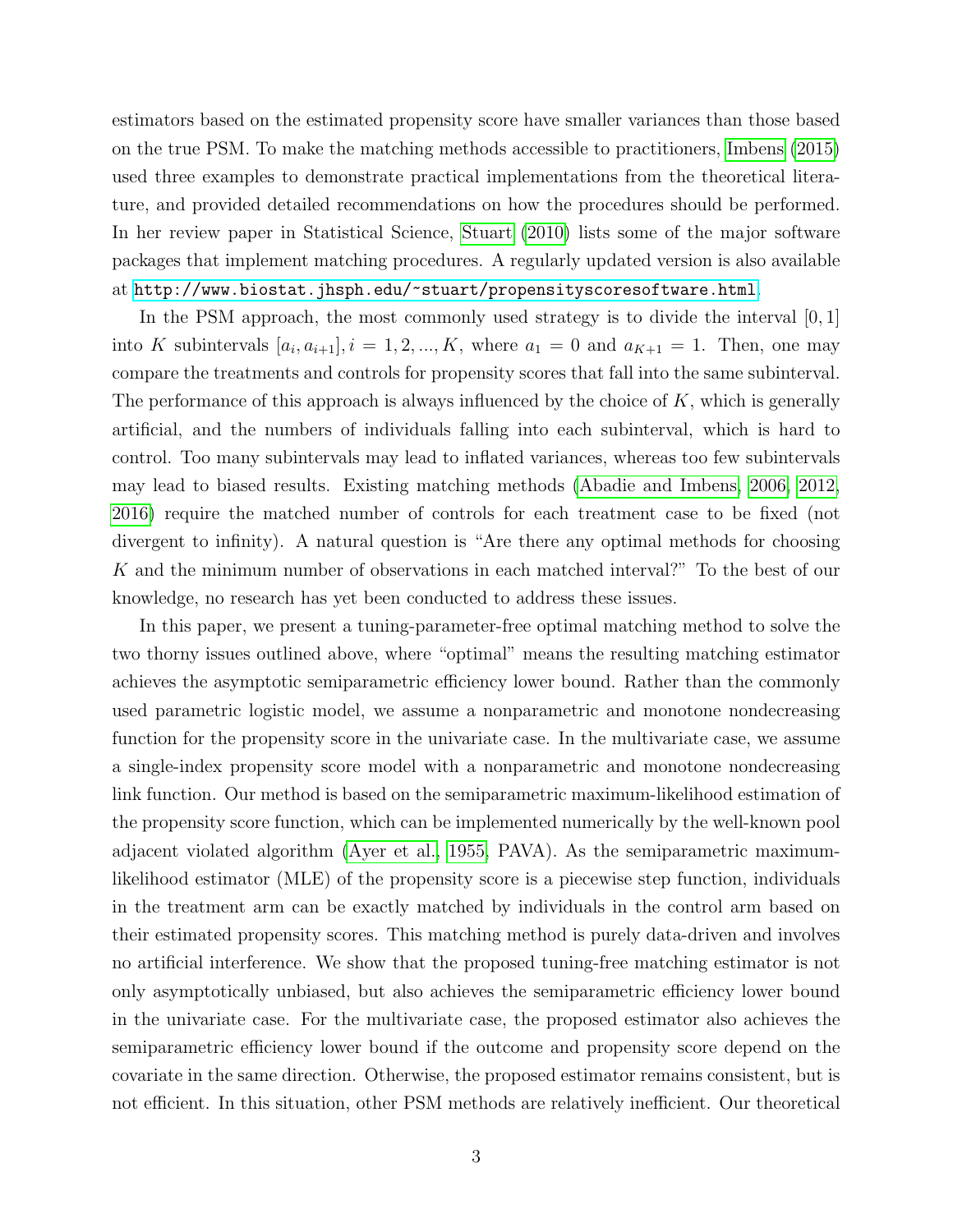results depend critically on the shape-restricted inference and empirical process theory. Our numerical simulation results show that the proposed method outperforms existing commonly used PSM methods in terms of the mean square error. A real econometric dataset is analyzed for illustration. All technical proofs are given in the supplementary material for clarity.

## 2 Efficient estimation under shape constraints

#### 2.1 Setup

We adopt the potential outcome framework [\(Neyman, 1923/1990;](#page-23-1) [Rubin, 1974\)](#page-24-2) with a binary treatment. Let  $Y(1)$  and  $Y(0)$  be the potential outcomes of a treatment and a control, respectively, which cannot be observed simultaneously. Let  $X$  be the baseline covariate, and D be the treatment indicator with  $D = 1$  denoting a treatment and  $D=0$  denoting a control. The outcome is  $Y(1)$  if  $D = 1$  and  $Y(0)$  otherwise, which can be written as  $Y = Y(D) = DY(1) + (1 - D)Y(0)$ . Let  $(Y_i, X_i, D_i), i = 1, 2, ..., n$ , be *n* independent and identically distributed observations from  $(Y, X, D)$ . We focus on the estimation of the average treatment effect on the treated (ATT)

$$
\tau = \mathbb{E}\{Y(1) - Y(0)|D = 1\};
$$

the average treatment effect  $\mathbb{E}\{Y(1) - Y(0)\}\)$  can be estimated similarly. For the identifiability of treatment effects, we make the commonly used unconfoundedness assumption [\(Rubin, 1978;](#page-24-3) [Rosenbaum and Rubin, 1983\)](#page-24-1), i.e., conditional on the observed covariates, the treatment indicator is independent of the potential outcomes.

<span id="page-3-0"></span>Assumption 1 (Unconfounded Treatment Assignment).  $D \perp (Y(0), Y(1))|X$ .

Denote the propensity score as  $\pi(x) = pr(D = 1 | X = x)$ . Under Assumption [1,](#page-3-0) [Rosen](#page-24-1)[baum and Rubin](#page-24-1) [\(1983\)](#page-24-1) showed that D and  $(Y(0), Y(1))$  are conditionally independent when X is replaced by  $\pi(X)$  in the condition, namely

$$
D \perp (Y(0), Y(1)) | \pi(X).
$$

The most commonly used model for the propensity score is the logistic regression model; however, misspecification of parametric models may lead to inconsistent or misleading treatment effect estimators. To alleviate the risk, we relax the parametric model assumption to a completely nonparametric model in the univariate case, or a semiparametric index model in the multivariate case.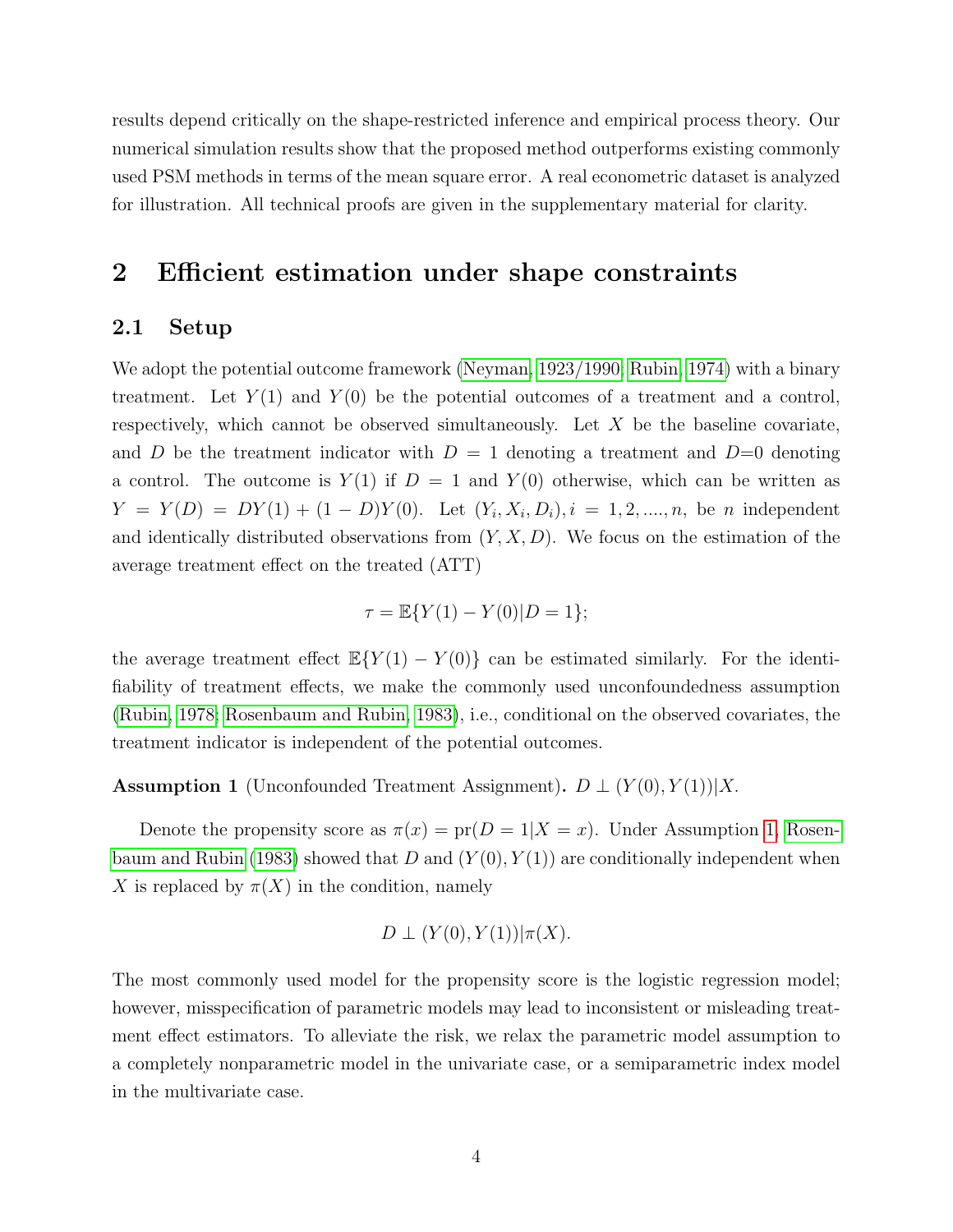<span id="page-4-0"></span>**Assumption 2.** The covariate X has an absolutely continuous density and  $\text{Var}(X)$  is positive in the univariate case and positive-definite in the multivariate case. In addition, the functions  $\mu_0(X) = \mathbb{E}\{Y(0)|X\}, \ \mu_1(X) = \mathbb{E}\{Y(1)|X\}, \ \sigma_0^2(X) = \mathbb{V}\ar(Y(0)|X), \ and \ \sigma_1^2(X) =$  $\mathbb{V}\text{ar}(Y(1)|X)$  are all well-defined for  $P_X$ -almost surely, and the quantities  $\mathbb{E}\{Y(1)^2\}$ ,  $\mathbb{E}\{Y(0)^2\}$ ,  $\mathbb{E}\{\mu_1^2(X)\}\$ , and  $\mathbb{E}\{\mu_0^2(X)\}\$  are all finite.

Assumption [2,](#page-4-0) which requires the covariate to be nondegenerate and the outcome and covariate variables to have finite variances, is trivial. Below, we consider the estimation problem of  $\mu_1$  and  $\tau$  in the univariate and multivariate cases separately.

#### 2.2 Estimation in the univariate case

We do not make a parametric assumption on the propensity score, but instead assume that  $\pi(x)$  is a nonparametric and monotone nondecreasing function. Without loss of generality, we assume  $X_1 \leq X_2 \leq \ldots \leq X_n$ . Based on  $\{(X_i, D_i) : 1 \leq i \leq n\}$ , the likelihood of  $\pi$  is a binomial likelihood of the form

$$
L_B(\pi) = \prod_{i=1}^n \pi(X_i)^{D_i} \{1 - \pi(X_i)\}^{1 - D_i}, \quad \text{s.t.} \quad \pi(X_1) \le \pi(X_2) \ldots \le \pi(X_n).
$$

By Theorem 2.12 of [Barlow et al.](#page-22-4) [\(1972\)](#page-22-4), maximizing this likelihood with respect to  $\pi$  is equivalent to minimizing

$$
\sum_{i=1}^{n} \{D_i - \pi(X_i)\}^2
$$

under the same monotonicity constraint. The solution or the MLE  $\hat{\pi}$  is a step function and is the left derivative of the greatest convex minorant of the cumulative sum diagram [\(Barlow](#page-22-4) [et al., 1972,](#page-22-4) Theorem 1.1).

Write  $\hat{\pi}_i = \hat{\pi}(X_i)$ , and let  $0 = i_0 < i_1 < \cdots < i_k = n$  be the locations of the inflection points of the greatest convex minorant of the cumulative sum diagram. Then,

$$
\hat{\pi}_i = \hat{\pi}(X_i) = \hat{\pi}_{i_j}, \quad i_{j-1} < i \leq i_j, \quad j = 1, \dots, k. \tag{1}
$$

According to the lemma on page 34 of [Barlow et al.](#page-22-4) [\(1972\)](#page-22-4),

$$
\hat{\pi}_{i_j} = \frac{\sum_{l=i_{j-1}+1}^{i_j} D_l}{i_j - i_{j-1}}, \quad 1 \le j \le k. \tag{2}
$$

We propose to estimate  $\mu_1 = \mathbb{E}\{Y(1)\}$  by

$$
\hat{\mu}_1 = \frac{1}{n} \sum_{i=1}^n \frac{D_i Y_i}{\hat{\pi}(X_i)} = \frac{1}{n} \sum_{j=1}^k \frac{1}{\hat{\pi}_{i_j}} \sum_{l=i_{j-1}+1}^{i_j} D_l Y_l = \sum_{j=1}^k \rho_j \hat{\mu}_{1i_j},\tag{3}
$$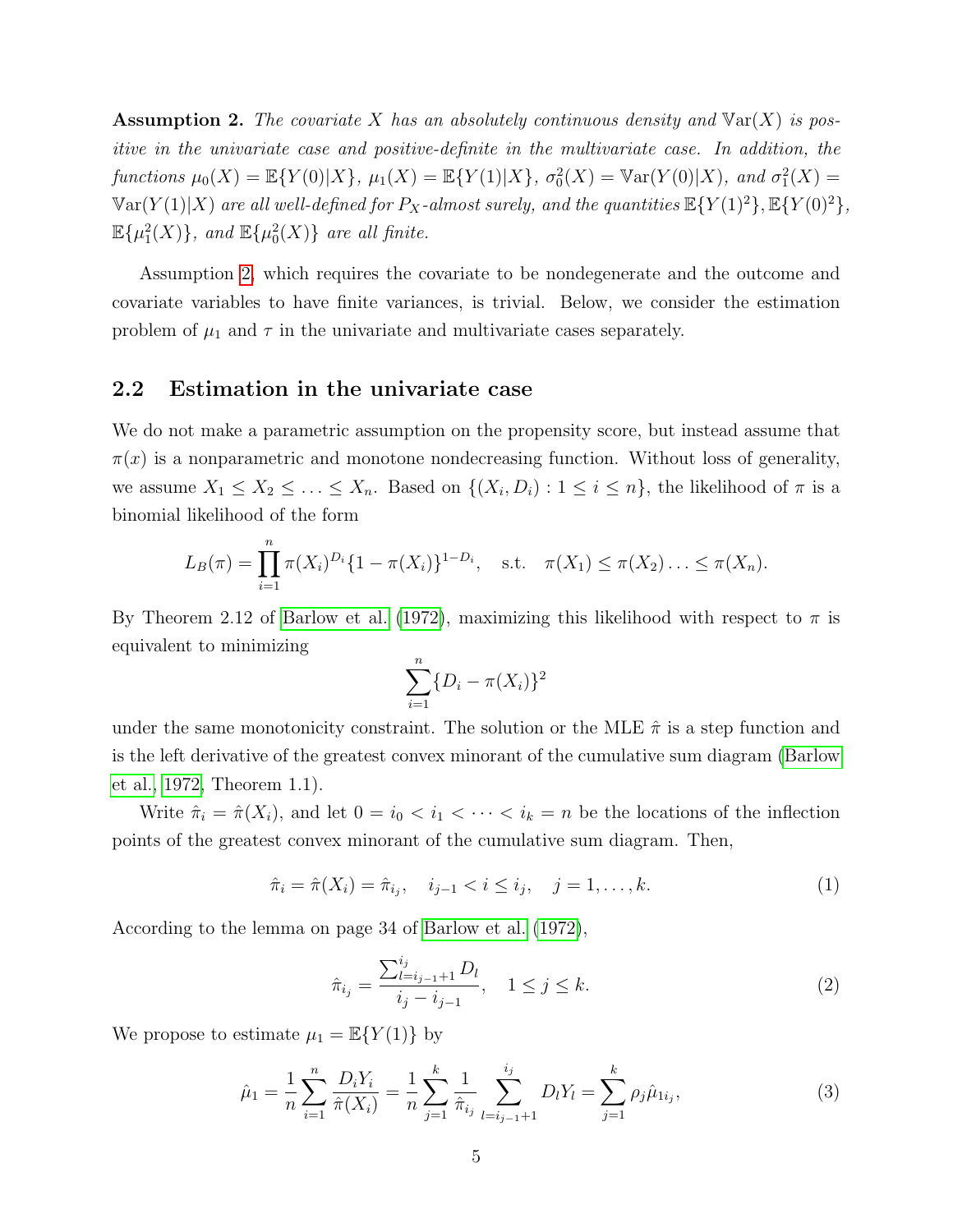where  $\rho_j = (i_j - i_{j-1})/n$  is the proportion of observations falling in the j-th interval  $(x_{i_{j-1}}, x_{i_j}],$ and  $\hat{\mu}_{1j} = \sum_{l=i_{j-1}+1}^{i_j} D_l Y_l / \sum_{l=i_{j-1}+1}^{i_j} D_l$  is the group mean. If  $\hat{\pi}(X_i) = 0$ , the accompanying  $D_i$  must also be zero, and we define  $D_i/\hat{\pi}(X_i) = 0/0$  as 0. Essentially,  $\hat{\mu}_1$  is a weighted average of subgroup means, where the subgroups are formed by the steps of the shape-restricted nonparametric MLE  $\hat{\pi}$ . Note that this grouping method is *automatically data-driven* and is free from any tuning parameter.

<span id="page-5-0"></span>**Assumption 3.** (i) There exists  $c_0 > 0$  such that  $c_0 \leq \pi(t) \leq 1 - c_0$  for all  $t \in \mathcal{X}$ . (ii)  $\pi(x)$ has a continuous derivative  $\pi'(x)$  and there exists  $c_1 > 0$  such that  $1/c_1 \leq \pi'(x) \leq c_1$ .

<span id="page-5-1"></span>Assumption 4. There exists  $L > 0$  such that  $|\mu_1(x_1) - \mu_1(x_2)| \le L|x_1 - x_2|$ .

Assumption [3](#page-5-0) (i) is the commonly used overlap assumption in the literature of causal inference. Under Assumption [3](#page-5-0) (ii), both  $\pi(x)$  and its inverse are Lipschitz-continuous. As-sumption [3](#page-5-0) (ii) and Assumption [4](#page-5-1) imply that the function  $\mu_1(\pi^{-1}(t))$  is Lipschitz-continuous, which plays an important role in governing random fluctuations in our proof. Under these assumptions, we show that the proposed estimator  $\hat{\mu}_1$  is asymptotically unbiased, normal, and achieves the semiparametric efficiency lower bound.

**Theorem [1](#page-3-0).** Suppose that Assumptions 1[–4](#page-5-1) are all satisfied. The proposed estimator  $\hat{\mu}_1$ is asymptotically normal, i.e.,  $\sqrt{n}(\hat{\mu}_1 - \mu_1) \stackrel{d}{\longrightarrow} N(0, \sigma_\mu^2)$  as  $n \to \infty$ , where  $\stackrel{d}{\longrightarrow}$  denotes "converges in distribution to" and  $\sigma_{\mu}^2 = \mathbb{E} {\{\sigma_1^2(X)/\pi(X)\}} + \mathbb{V}\{\mathop{\rm ar}\{ \mu_1(X)\}}$ , and the asymptotic variance attains the semiparametric efficiency lower bound.

By PSM, we propose to estimate  $\tau$ , the ATT, by

$$
\hat{\tau} = \frac{1}{n_1} \sum_{i=1}^n D_i \left\{ Y_i - \frac{\sum_{j=1}^n (1 - D_j) Y_j I(\hat{\pi}(X_j) = \hat{\pi}(X_i))}{\sum_{j=1}^n (1 - D_j) I(\hat{\pi}(X_j) = \hat{\pi}(X_i))} \right\},
$$

where  $n_1 = \sum_{i=1}^n D_i$ . A more concise form of  $\hat{\tau}$  is provided in Lemma [1.](#page-5-2)

<span id="page-5-2"></span>**Lemma 1.** The proposed PSM estimator  $\hat{\tau}$  can be equivalently expressed as

$$
\hat{\tau} = \frac{1}{n_1} \sum_{j=1}^n \left\{ D_j Y_j - (1 - D_j) Y_j \frac{\hat{\pi}_j}{1 - \hat{\pi}_j} \right\},\,
$$

which is an inverse probability weighting estimator.

With the estimated propensity scores  $\hat{\pi}_i$ , the estimator of  $\tau$  developed by [Hirano, Imbens,](#page-23-2) [and Ridder](#page-23-2) [\(2003\)](#page-23-2) is

$$
\tilde{\tau} = \frac{1}{\sum_{j=1}^{n} \hat{\pi}_j} \sum_{i=1}^{n} \left\{ D_i Y_i - (1 - D_i) Y_i \frac{\hat{\pi}_i}{1 - \hat{\pi}_i} \right\}.
$$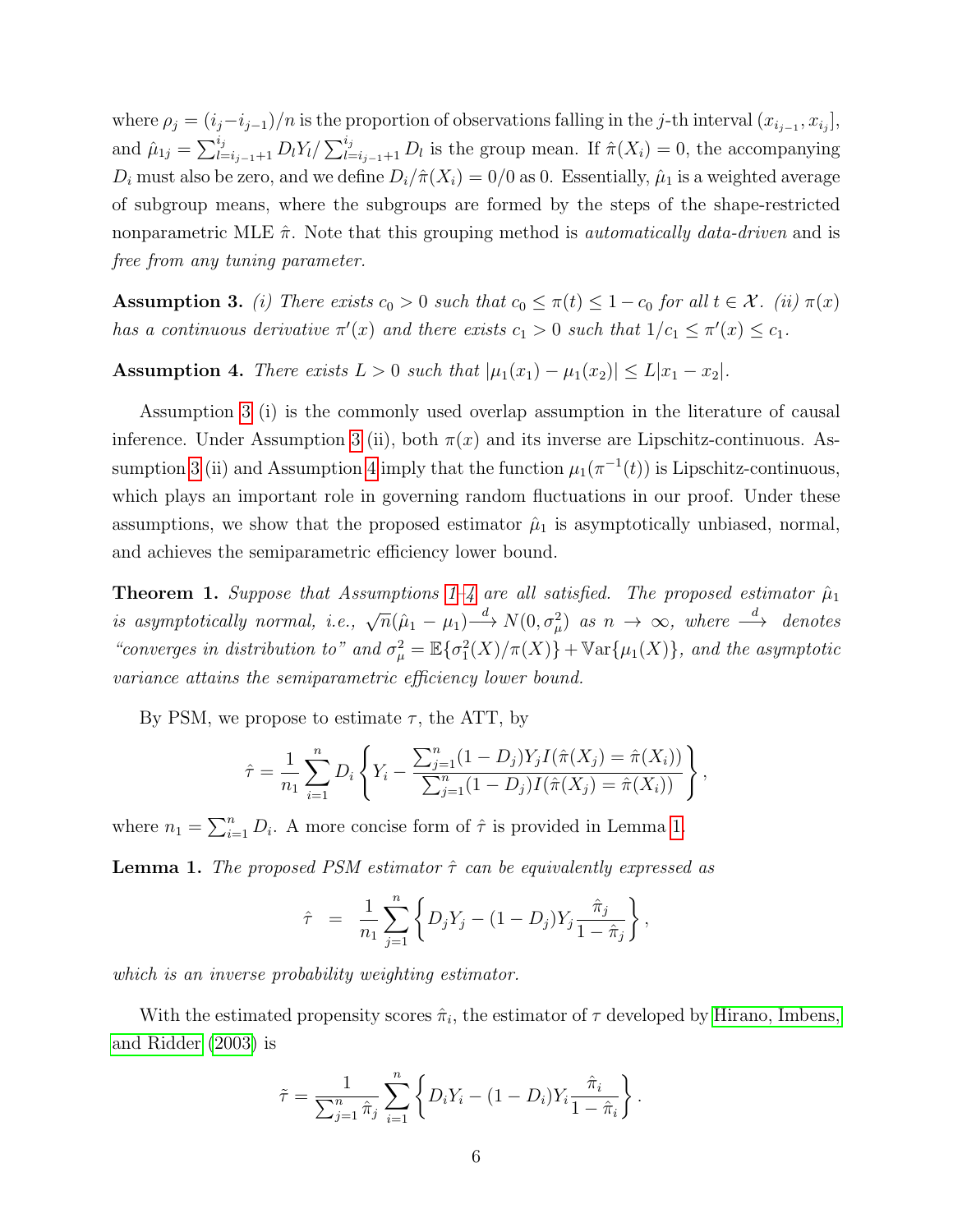By Theorem 1.7 of [Barlow et al.](#page-22-4) [\(1972\)](#page-22-4), the shape-restricted MLEs  $\hat{\pi}_i$  satisfy  $\sum_{i=1}^n (\hat{\pi}_i - D_i)$ 0 or, equivalently,  $\sum_{i=1}^{n} \hat{\pi}_i = \sum_{i=1}^{n} D_i = n_1$ . We find that  $\tilde{\tau} = \tilde{\tau}$ , i.e., the proposed PSM estimator is equal to that of [Hirano, Imbens, and Ridder](#page-23-2) [\(2003\)](#page-23-2) in the form for the ATT.

<span id="page-6-0"></span>Assumption 5. There exists  $L > 0$  such that  $|\mu_0(x_1) - \mu_0(x_2)| \le L|x_1 - x_2|$ .

Assumption [5](#page-6-0) and Assumption [3](#page-5-0) (ii) imply that the function  $\mu_0(\pi^{-1}(t))$  is Lipschitzcontinuous, which is used to govern random fluctuations in our proof of the asymptotic normality of  $\hat{\tau}$ .

**Theorem 2.** Suppose that Assumptions [1](#page-3-0)[–3](#page-5-0) and [5](#page-6-0) are all satisfied. Let  $\eta = \text{pr}(D = 1)$  and  $\tau(X) = \mu_1(X) - \mu_0(X)$ . The proposed PSM estimator for the ATT is asymptotically normal, i.e.,  $\sqrt{n}(\hat{\tau} - \tau) \xrightarrow{d} N(0, \sigma_{\tau}^2)$  as  $n \to \infty$ , where

$$
\sigma_{\tau}^{2} = \frac{1}{\eta^{2}} \mathbb{E} \left[ \pi(X) \{ \tau(X) - \tau \}^{2} + \pi(X) \sigma_{1}^{2}(X) + \frac{\pi^{2}(X)}{1 - \pi(X)} \sigma_{0}^{2}(X) \right],
$$

and the asymptotic variance attains the semiparametric efficiency lower bound.

[Hahn](#page-23-3) [\(1998\)](#page-23-3) derived the semiparametric efficiency lower bound for the estimation of  $\tau$ when the propensity score is unknown (his Theorem 1) and when it is known (his Theorem 2). Our asymptotic variance  $\sigma_{\tau}^2$  is exactly equal to the asymptotic semiparametric efficiency lower bound when the propensity score is unknown. Therefore, it attains the semiparametric efficiency lower bound.

# 3 Estimation in the multivariate covariate case

When the covariate is a d-variate  $(d > 1)$ , we assume that the propensity score is

<span id="page-6-1"></span>
$$
pr(D = 1|X = x) = \pi(x^{\top}\beta),\tag{4}
$$

where  $\pi$  is a monotone nondecreasing function and  $\beta$  is an unknown true d-variate parameter. We assume that  $\|\beta\| = 1$  for identifiability. Suppose that a consistent estimator  $\beta$  of  $\beta$  is available. We shall consider two estimation methods for  $\beta$  in subsections 3.1 and 3.2. Let  $Z_i(\hat{\beta}) = X_i^{\dagger} \hat{\beta}$  for  $i = 1, 2, ..., n$ . Without loss of generality, we assume that  $Z_1(\hat{\beta}) \le Z_2(\hat{\beta}) \le$  $\cdots \leq Z_n(\hat{\beta})$ . The log-likelihood of  $\pi$  becomes

$$
\sum_{i=1}^{n} \left[ D_i \log \pi(Z_i(\hat{\beta})) + (1 - D_i) \log \{1 - \pi(Z_i(\hat{\beta}))\} \right].
$$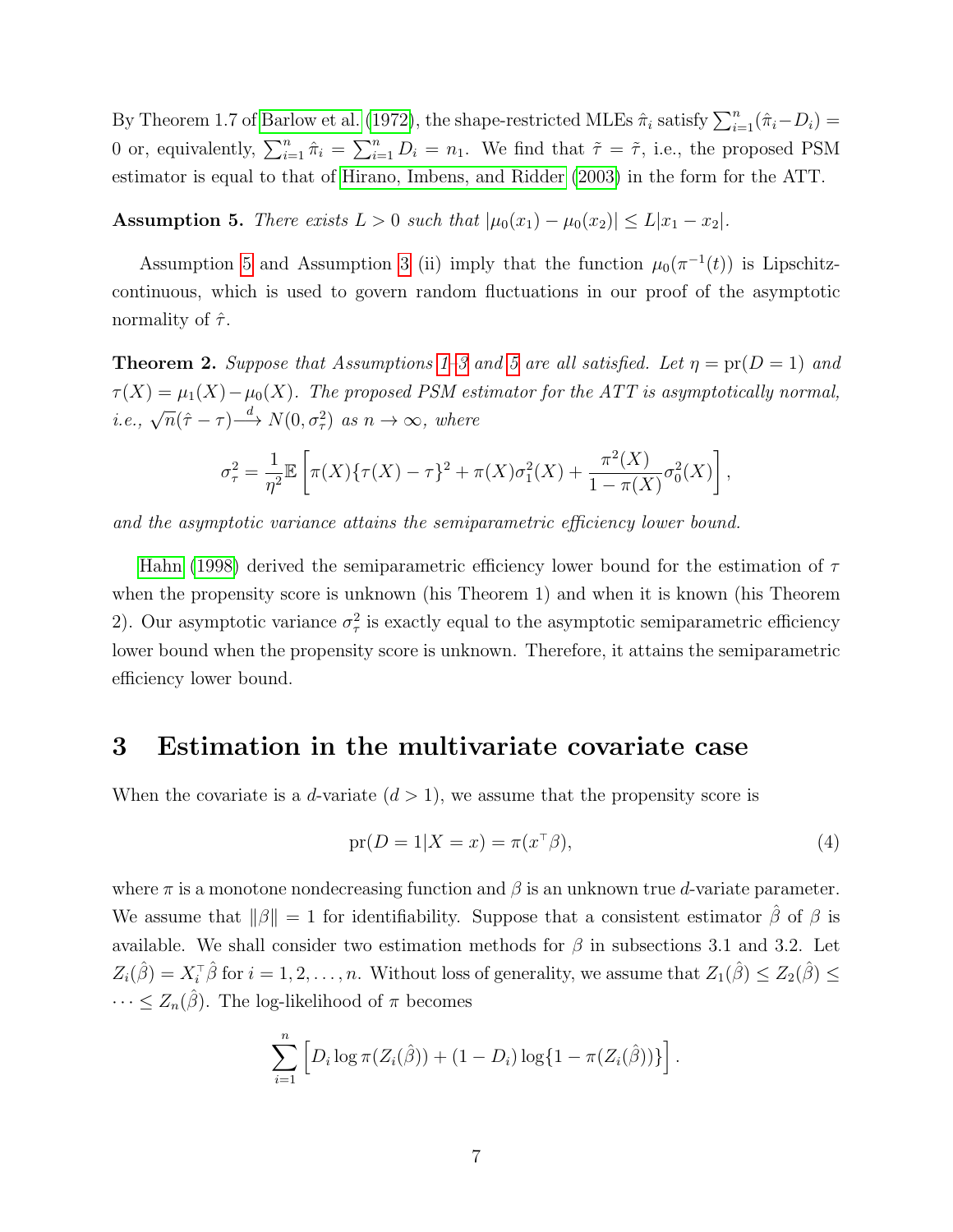The MLE of  $\pi$  is a step function determined by  $\pi(Z_1(\hat{\beta})), \pi(Z_2(\hat{\beta})), \ldots, \pi(Z_n(\hat{\beta})),$  which satisfy the monotonicity restriction  $\pi(Z_1(\hat{\beta})) \leq \pi(Z_2(\hat{\beta})) \cdots \leq \pi(Z_n(\hat{\beta}))$ . Denote the shaperestricted MLE of  $\pi$  as  $\hat{\pi}(\cdot)$ . Our proposed PSM estimators for  $\mu_1$  and  $\tau$  are

<span id="page-7-5"></span>
$$
\hat{\mu}_1 = \frac{1}{n} \sum_{i=1}^n \frac{D_i Y_i}{\hat{\pi}(Z_i(\hat{\beta}))} = \frac{1}{n} \sum_{i=1}^n \frac{D_i Y_i}{\hat{\pi}(X_i \hat{\beta})},\tag{5}
$$

$$
\hat{\tau} = \frac{1}{n_1} \sum_{j=1}^{n} \left\{ D_j Y_j - (1 - D_j) Y_j \frac{\hat{\pi}(X_j \hat{\beta})}{1 - \hat{\pi}(X_j \hat{\beta})} \right\},
$$
\n(6)

respectively, where we have used a multivariate version of Lemma [1.](#page-5-2)

<span id="page-7-0"></span>**Assumption 6.** The ranges of X and  $\beta$ , X and B, are convex and compact. Let t<sub>low</sub> =  $\inf\{X^\top \gamma : X \in \mathcal{X}, \gamma \in \mathcal{B}\} - \varepsilon_0$  and  $t_{\text{up}} = \sup\{X^\top \gamma : X \in \mathcal{X}, \gamma \in \mathcal{B}\} + \varepsilon_0$  for some  $\varepsilon_0 > 0$ .

<span id="page-7-1"></span>Assumption 7. There exists  $c_0 \in (0,1)$  such that  $c_0 \leq \pi(t) \leq 1-c_0$  and  $\pi$  has a continuous second derivative on  $[t<sub>low</sub>, t<sub>up</sub>]$ , where  $t<sub>low</sub>$  and  $t<sub>up</sub>$  are defined in Assumption [6.](#page-7-0)

Under Assumption [7,](#page-7-1)  $\pi'(t)$  is also continuous on the closed interval  $[t_{\text{low}}, t_{\text{up}}]$ . Therefore, it must be Lipschitz-continuous, i.e., there exists  $c_1 > 0$  such that  $|\pi'(t) - \pi'(s)| \le c_1 |s - t|$ for any  $t_{\text{low}} \leq s, t \leq t_{\text{up}}$ .

<span id="page-7-2"></span>**Assumption 8.** There exists a constant  $M > 0$  such that the density function  $f_{X<sup>T</sup>Y}(u)$  of  $X^{\top} \gamma$  satisfies  $f_{X^{\top} \gamma}(u) \leq M$  for all  $x \in \mathcal{X}$  and  $\gamma \in \mathcal{B}$ .

Define  $\mu_1^*(u;\gamma) = \mathbb{E}\{Y(1)|X^\top\gamma = u\} = \mathbb{E}\{\mu_1(X)|X^\top\gamma = u\}$ , and  $\mu_0^*(u;\gamma) = \mathbb{E}\{Y(0)|X^\top\gamma = u\}$  $u$ } =  $\mathbb{E}\{\mu_0(X)|X^\top \gamma = u\}.$ 

<span id="page-7-3"></span>**Assumption 9.** The function  $\mu_1^*(u; \gamma)$  is continuous in both u and  $\gamma$ .

<span id="page-7-4"></span>**Assumption 10.** The function  $\mu_0^*(u; \gamma)$  is continuous in both u and  $\gamma$ .

Because  $\mathcal X$  and  $\mathcal B$  are both compact, Assumptions [8](#page-7-2) and [9](#page-7-3) imply that the function  $\mu_1^*(X^{\top}\gamma_1;\gamma_2)$  is Lipschitz-continuous with respect to  $(\gamma_1,\gamma_2)$ , i.e., there exists a constant L such that

$$
|\mu_1^*(X^{\top}\gamma_1; \gamma_2) - \mu_1^*(X^{\top}\gamma_3; \gamma_4)| \leq L(||\gamma_1 - \gamma_3|| + ||\gamma_2 - \gamma_4||), \ \gamma_1, \gamma_2, \gamma_3, \gamma_4 \in \mathcal{B}.
$$

The function  $\mu_0^*$  has the same property under Assumptions [8](#page-7-2) and [10.](#page-7-4) In general, if  $\hat{\beta}$  is  $\sqrt{n}$ -consistent and asymptotically normal, the proposed estimators for  $\mu_1$  and  $\tau$  both follow asymptotically normal distributions, and both are asymptotically semiparametric efficient under certain additional conditions. Let  $\mathbb{P}_n$  denote the empirical measure based on data  $\{(X_i, D_i, Y_i) : 1 \leq i \leq n\}.$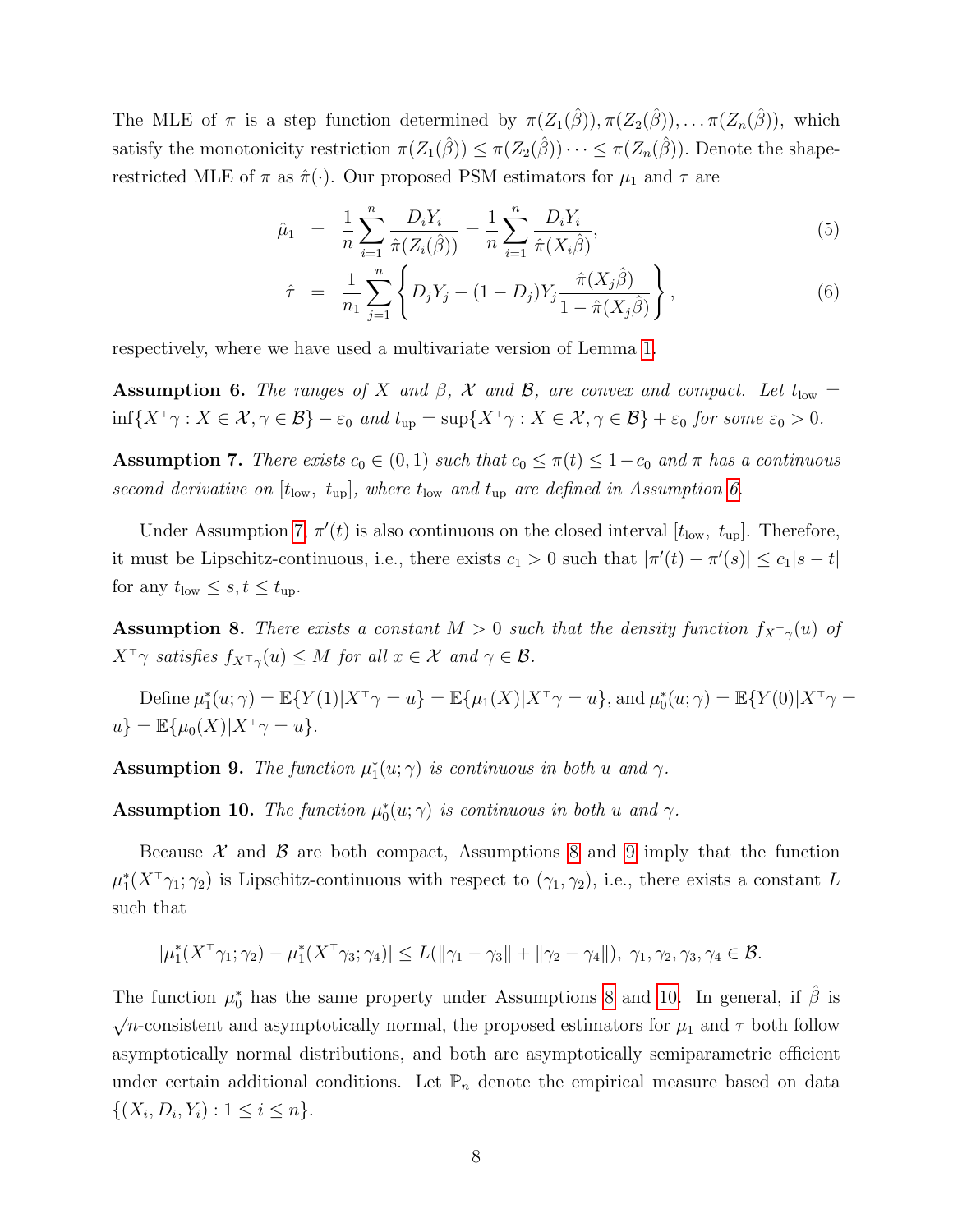<span id="page-8-0"></span>**Theorem 3.** Suppose that model [\(4\)](#page-6-1) is true, and that Assumptions  $1-\frac{2}{3}$  and  $6-\frac{9}{3}$  are satisfied. Define

$$
B_1 = \mathbb{E}\left[\frac{\pi'(X^{\top}\beta)}{\pi(X^{\top}\beta)}\{\mu_1(X) - \mu_1^*(X^{\top}\beta;\beta)\}X^{\top}\right].
$$

If  $\hat{\beta} - \beta = O_p(n^{-1/2})$ , then the following results hold as  $n \to \infty$ .

(1) A linear approximation for  $\hat{\mu}_1$  is

$$
\hat{\mu}_1 - \mu_1 = \mathbb{P}_n \Big[ \frac{D - \pi(X^{\top}\beta)}{\pi(X^{\top}\beta)} \{ \mu_1(X) - \mu_1^*(X^{\top}\beta; \beta) \} + \frac{D(Y - \mu_1(X))}{\pi(X^{\top}\beta)} + \mu_1(X) - \mu_1 \Big] + B_1(\hat{\beta} - \beta) + o_p(n^{-1/2}). \tag{7}
$$

(2) If  $\mu_1(X) = \tilde{\mu}_1(X^{\top}\beta)$  for some function  $\tilde{\mu}_1(\cdot)$ , then  $\mu_1^*(X^{\top}\beta;\beta) = \tilde{\mu}_1(X^{\top}\beta)$  and

$$
\sqrt{n}(\hat{\mu}_1 - \mu_1) = \sqrt{n} \mathbb{P}_n \left\{ \frac{D(Y - \tilde{\mu}_1(X^{\top}\beta))}{\pi(X^{\top}\beta)} + \tilde{\mu}_1(X^{\top}\beta) - \mu_1 \right\} + o_p(1)
$$
  
\n
$$
\xrightarrow{d} N(0, \sigma_{\mu, m}^2),
$$

where  $\sigma_{\mu,m}^2 = \text{Var}(\tilde{\mu}_1(X^{\top}\beta)) + \mathbb{E}\{\sigma_1(X)(1-\pi(X^{\top}\beta))/\pi(X^{\top}\beta)\}\)$  is the asymptotic semiparametric efficiency lower bound. Namely, if both the propensity score and regression function depend on the covariate X in the same direction, then  $\hat{\mu}_1$  achieves the asymptotic semiparametric efficiency lower bound, which holds for any  $n^{1/3}$ -consistent estimator  $\hat{\beta}$ .

<span id="page-8-1"></span>**Theorem 4.** Suppose that model [\(4\)](#page-6-1) is true, and that Assumptions [1–](#page-3-0)[2,](#page-4-0) [6](#page-7-0)[–8,](#page-7-2) and [10](#page-7-4) are satisfied. Define

$$
B_2 = \mathbb{E}\left[\frac{\pi'(X^{\top}\beta)}{1 - \pi(X^{\top}\beta)}\{\mu_0(X) - \mu_0^*(X^{\top}\beta; \beta)\}X^{\top}\right].
$$
\n(8)

If  $\hat{\beta} - \beta = O_p(n^{-1/2})$ , then the following results hold as  $n \to \infty$ .

(1) A linear approximation for  $\hat{\tau}$  is

$$
\hat{\tau} - \tau = \frac{1}{\eta} \mathbb{P}_n \{ D(\tau(X) - \tau) + D(Y(1) - \mu_1(X)) \} \n- \frac{1}{\eta} \mathbb{P}_n \left[ (1 - D) \{ Y(0) - \mu_0(X) \} \frac{\pi(X^{\tau} \beta)}{1 - \pi(X^{\tau} \beta)} \right] \n+ \frac{1}{\eta} \mathbb{P}_n \left[ \frac{D - \pi(X^{\tau} \beta)}{1 - \pi(X^{\tau} \beta)} \{ \mu_0(X) - \mu_0^*(X^{\tau} \beta; \beta) \} \right] \n- \frac{1}{\eta} B_2(\hat{\beta} - \beta) + o_p(n^{-1/2}).
$$
\n(9)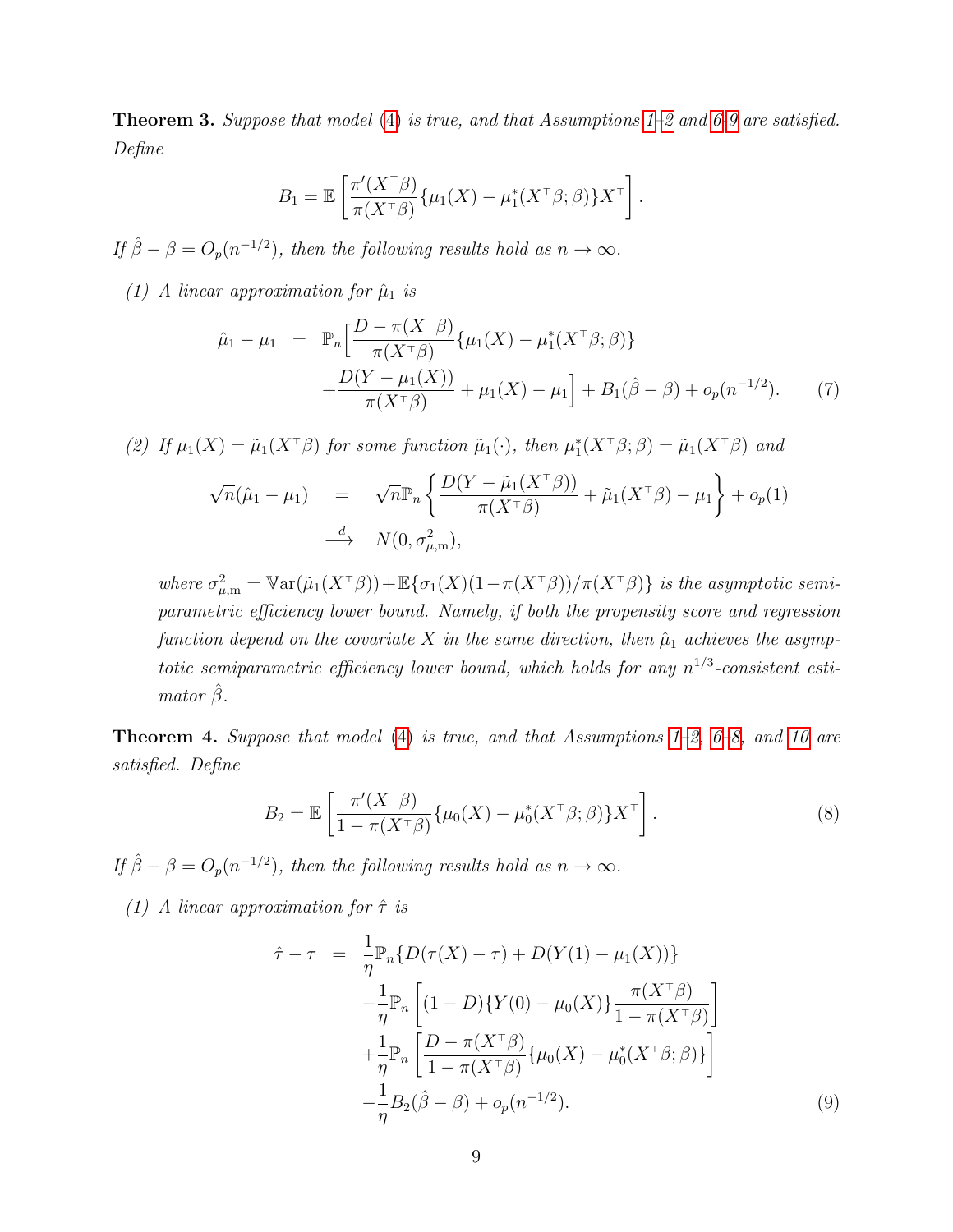(2) If  $\mu_0(X) = \tilde{\mu}_0(X^{\top}\beta)$  for some function  $\tilde{\mu}_0(\cdot)$ , then  $\mu_0(X) = \mu_0^*(X^{\top}\beta; \beta) = \tilde{\mu}_0(X^{\top}\beta)$ and

$$
\sqrt{n}(\hat{\tau} - \tau) = \frac{1}{\eta} \sqrt{n} \mathbb{P}_n \Big[ D(\tau(X) - \tau) + D(Y(1) - \mu_1(X))
$$

$$
-(1 - D)\{Y(0) - \mu_0(X)\} \frac{\pi(X^{\top}\beta)}{1 - \pi(X^{\top}\beta)} \Big] + o_p(1)
$$

$$
\xrightarrow{d} N(0, \sigma_{\tau,m}^2),
$$

where

$$
\sigma_{\tau,m}^2 = \frac{1}{\eta^2} \Big[ \mathbb{E} \{ \pi(X) (\tau(X) - \tau)^2 \} + \mathbb{E} (\pi(X^{\top}\beta) \sigma_1^2(X)) + \mathbb{E} (\sigma_0^2(X) \frac{\{ \pi(X^{\top}\beta) \}^2}{1 - \pi(X^{\top}\beta)} ) \Big]
$$

is the asymptotic semiparametric efficiency lower bound (Theorem 1 of Hahn, 1998). Namely if both the propensity score and regression function depend on covariate X in the same direction, then  $\hat{\tau}$  achieves the asymptotic semiparametric efficiency lower bound, which holds for any  $n^{1/3}$ -consistent estimator  $\hat{\beta}$ .

Besides the asymptotic normality and efficiency results, Theorems [3](#page-8-0) and [4](#page-8-1) also indicate that if the propensity score and regression functions depend on the covariate  $X$  in different directions, or the regression functions do not obey single-index models, then neither  $\hat{\mu}_1$  nor  $\hat{\tau}$  is asymptotically semiparametric efficient.

Remark 1. [Imai and Ratkovic](#page-23-4) [\(2014\)](#page-23-4) introduced a covariate balancing propensity score methodology that models treatment assignment while optimizing the covariate balance. Suppose that  $\pi(X^{\dagger}\beta)$  is a correctly specified model for the propensity score. Observing the fact that, for any function  $h(X)$ ,

$$
\mathbb{E}\left\{\frac{D}{\pi(X^{\top}\beta)}h(X) - \frac{1-D}{1-\pi(X^{\top}\beta)}h(X)\right\} = 0,
$$

instead of estimating  $\beta$  by the maximum-likelihood method, [Imai and Ratkovic](#page-23-4) [\(2014\)](#page-23-4) proposed to estimate  $\beta$  by solving

$$
\mathbb{P}_n\left[\frac{D - \pi(X^\top \beta)}{\pi(X^\top \beta)\{1 - \pi(X^\top \beta)\}} h(X)\right] = 0
$$

for some function  $h(x)$ . For example,  $h(X) = X$ ,  $\pi'_{\beta}(X\beta)X$ , or the vector consisting of all the linear and quadratic terms of  $X$ . They argue that if the propensity score model is misspecified, the MLE of the propensity score might not balance the covariates, while their proposed approach can balance the first and second moments between the two arms. If the dimension of  $h(X)$  is greater than that of  $\beta$ , this is a well-known over-identified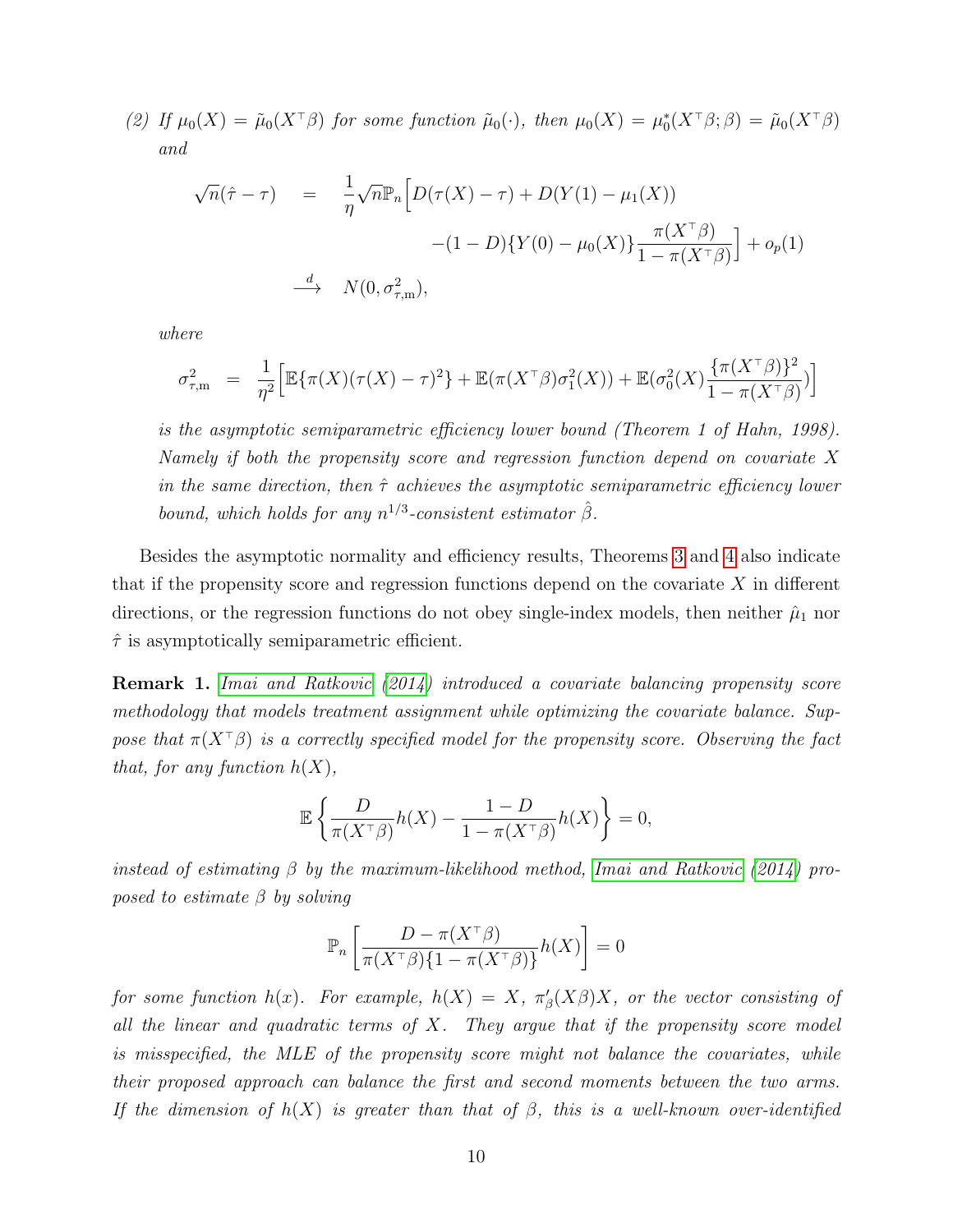estimation problem. They estimate  $\beta$  using the generalized method of moments [\(Hansen,](#page-23-5) [1982\)](#page-23-5) and the empirical likelihood method [\(Qin and Lawless, 1994\)](#page-24-4). The idea of matching with empirical likelihood was also considered by [Qin and Zhang](#page-24-5) [\(2007\)](#page-24-5) for handling missing data problems. In general, a higher dimension of h produces more efficient estimators, but creates a heavier computational burden. In practical applications, one has to make a trade-off between computational cost and estimation efficiency.

Let  $\hat{\pi}(\cdot)$  be the MLE of  $\pi(\cdot)$  under the monotonicity constraint based on observations  $\{X_i^{\dagger} \hat{\beta} : 1 \leq i \leq n\}$  for any given  $\hat{\beta}$ . By the characterization of such a shape-restricted MLE [\(Barlow et al., 1972\)](#page-22-4), we have

$$
\mathbb{P}_n[\{D - \hat{\pi}(X^{\top}\hat{\beta})\}h(\hat{\pi}(X^{\top}\hat{\beta}))] = 0
$$

for any function h. Moreover, we can show that

$$
\mathbb{P}_n[\{D - \hat{\pi}(X^\top \hat{\beta})\} h(X^\top \hat{\beta})] = o_p(n^{-1/2})
$$

if h and  $\pi$  are sufficiently smooth (see the proof of Lemma 9 in the supplementary material). In other words, our proposal can balance any covariate function of the form  $h(X\beta)$  up to a higher than root-n asymptotic order  $o_p(n^{-1/2})$ .

## 3.1 When  $\pi(\cdot)$  is known

We first consider a simple case in which the function  $\pi$  is known. For such cases, we could pretend that  $\pi$  is unknown and monotone increasing, and apply the proposed estimation procedure. It is then natural to estimate  $\beta$  by its MLE  $\hat{\beta} = \arg \max \ell_B(\beta)$ , where

$$
\ell_B(\beta) = \prod_{i=1}^n [D_i \log \{ \pi(X_i^{\top} \beta) \} + (1 - D_i) \log \{ 1 - \pi(X_i^{\top} \beta) \}].
$$

**Assumption 11.** (1) The true parameter value  $\beta$  is an interior point of  $\beta$  and the unique solution to

$$
\mathbb{E}\left[\frac{D-\pi(X^\top\tilde{\beta})}{\pi(X^\top\tilde{\beta})\{1-\pi(X^\top\tilde{\beta})\}}\pi'(X^\top\tilde{\beta})X\right]=0
$$

with respect to  $\tilde{\beta}$ .

(2) The matrix  $B_3$  is nonsingular, where

$$
B_3 = \mathbb{E}\left[\frac{\{\pi'(X^{\top}\beta)\}^2}{\pi(X^{\top}\beta)\{1-\pi(X^{\top}\beta)\}}XX^{\top}\right].
$$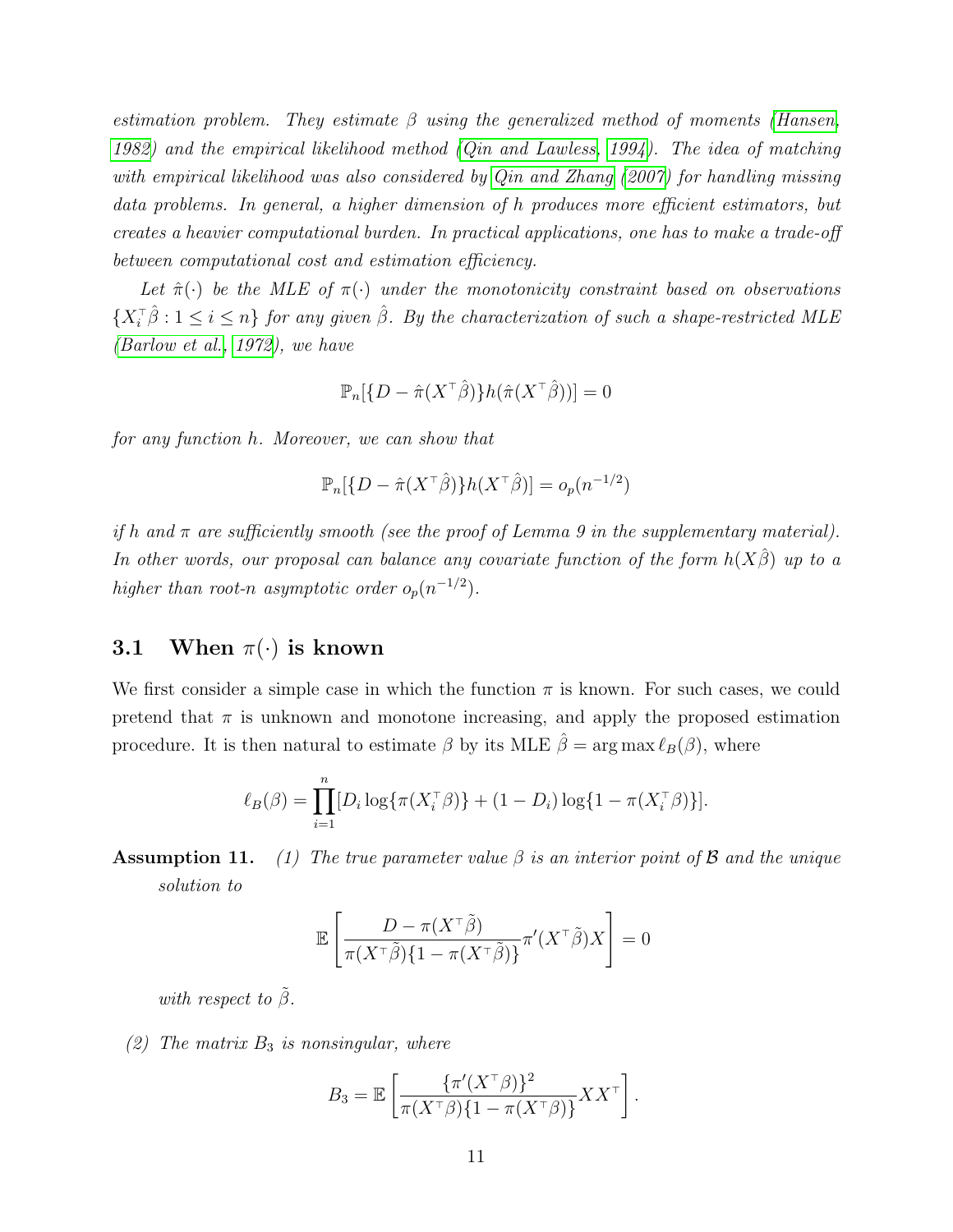If Assumptions [6,](#page-7-0) [7,](#page-7-1) and [11](#page-0-0) are all satisfied, then  $\hat{\beta}$  is  $\sqrt{n}$ -consistent to  $\beta$  and admits a linear approximation (see Lemma 11 in the supplementary material).

<span id="page-11-0"></span>**Theorem 5.** Suppose that model [\(4\)](#page-6-1) is true,  $\pi$  is a known and monotone nondecreasing function, and that Assumptions [1](#page-3-0)[–2](#page-4-0) and [6](#page-7-0)[–11](#page-0-0) are satisfied. Then, the following results hold as  $n \to \infty$ .

(1) A linear approximation for  $\hat{\mu}_1$  is

$$
\sqrt{n}(\hat{\mu}_1 - \mu_1) = \sqrt{n} \mathbb{P}_n \left[ \frac{D - \pi(X^{\top}\beta)}{\pi(X^{\top}\beta)} \left\{ \mu_1(X) - \mu_1^*(X^{\top}\beta; \beta) + \frac{B_1 B_3^{-1} \pi'(X^{\top}\beta) X}{1 - \pi(X^{\top}\beta)} \right\} + \frac{D(Y(1) - \mu_1(X))}{\pi(X^{\top}\beta)} + \mu_1(X) - \mu_1 \right] + o_p(n^{-1/2})
$$
\n
$$
\xrightarrow{d} N(0, \sigma_{\mu, kn}^2),
$$

where

$$
\sigma_{\mu,\text{kn}}^2 = \text{Var}(\mu_1(X)) + \mathbb{E}\left\{\frac{1-\pi(X^{\top}\beta)}{\pi(X^{\top}\beta)}\sigma_1(X)\right\}
$$

$$
+ \mathbb{E}\left[\frac{1-\pi(X^{\top}\beta)}{\pi(X^{\top}\beta)}\left\{\mu_1(X) - \mu_1^*(X^{\top}\beta;\beta) + \frac{B_1B_3^{-1}\pi'(X^{\top}\beta)X}{1-\pi(X^{\top}\beta)}\right\}^2\right].
$$

(2) A linear approximation for  $\hat{\tau}$  is

$$
\sqrt{n}(\hat{\tau} - \tau) = \sqrt{n} \frac{1}{\eta} \mathbb{P}_n \Big[ D(\tau(X) - \tau) + D(Y(1) - \mu_1(X))
$$
  
 
$$
- (1 - D)\{Y(0) - \mu_0(X)\} \frac{\pi(X^{\tau}\beta)}{1 - \pi(X^{\tau}\beta)}
$$
  
 
$$
+ \frac{D - \pi(X^{\tau}\beta)}{1 - \pi(X^{\tau}\beta)} \Big\{ \mu_0(X) - \mu_0^*(X^{\tau}\beta; \beta) - \frac{\pi'(X^{\tau}\beta)}{\pi(X^{\tau}\beta)} B_2 B_3^{-1} X \Big\} \Big]
$$
  
 
$$
+ o_p(n^{-1/2})
$$
  

$$
\xrightarrow{d} N(0, \sigma_{\tau, kn}^2),
$$

where

$$
\sigma_{\tau, kn}^{2} = \frac{1}{\eta^{2}} \mathbb{E} \Big[ \pi (X^{\top} \beta)(\tau(X) - \tau)^{2} + \pi (X^{\top} \beta) \sigma_{1}^{2}(X) + \sigma_{0}^{2}(X) \frac{\{\pi (X^{\top} \beta)\}^{2}}{1 - \pi (X^{\top} \beta)} + \frac{\pi (X^{\top} \beta)}{1 - \pi (X^{\top} \beta)} \Big\{ \mu_{0}(X) - \mu_{0}^{*}(X^{\top} \beta; \beta) - \frac{\pi'(X^{\top} \beta)}{\pi (X^{\top} \beta)} B_{2} B_{3}^{-1} X \Big\}^{2} + 2 \Big\{ \pi (X^{\top} \beta)(\mu_{0}(X) - \mu_{0}^{*}(X^{\top} \beta; \beta)) - \pi'(X^{\top} \beta) B_{2} B_{3}^{-1} X \Big\} \cdot (\tau(X) - \tau) \Big].
$$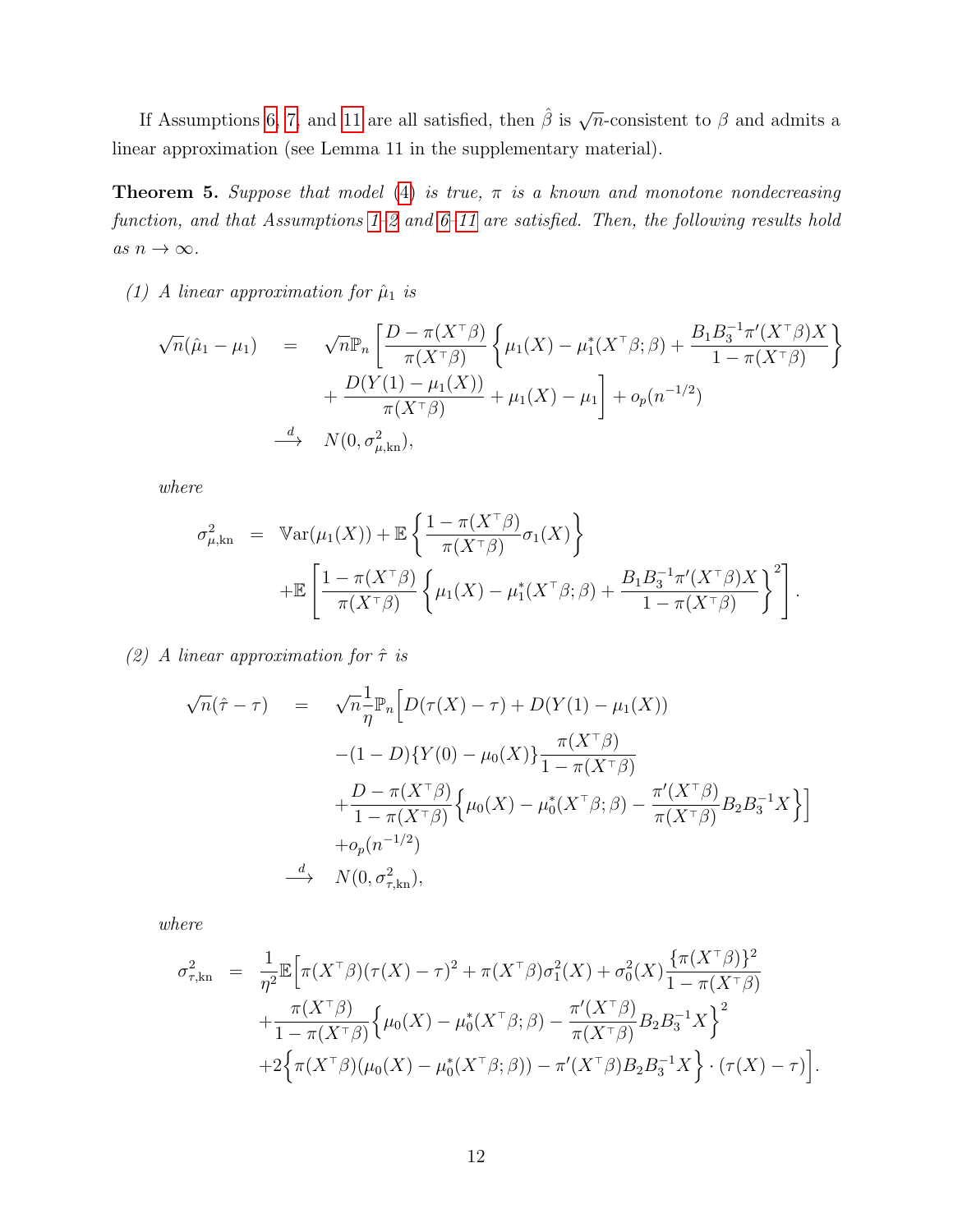Because the link function  $\pi$  is known, we may replace  $\hat{\pi}(\cdot)$  in [\(5\)](#page-7-5) and [\(6\)](#page-7-5) by  $\pi(\cdot)$  and consider the following two estimators:

$$
\breve{\mu}_1 = \frac{1}{n} \sum_{i=1}^n \frac{D_i Y_i}{\pi(X_i \hat{\beta})}, \quad \breve{\tau} = \frac{1}{n_1} \sum_{j=1}^n \left\{ D_j Y_j - (1 - D_j) Y_j \frac{\pi(X_j \hat{\beta})}{1 - \pi(X_j \hat{\beta})} \right\}.
$$
 (10)

**Proposition 1.** Under the conditions of Theorem [5,](#page-11-0) as  $n \to \infty$ , √  $\overline{n}(\breve{\mu}_1 - \mu_1) \stackrel{d}{\longrightarrow} N(0, \bar{\sigma}_{\mu, kn}^2),$ where

$$
\bar{\sigma}_{\mu,\text{kn}}^2 = \text{Var}(\mu_1(X)) + \mathbb{E}\left\{\frac{1-\pi(X^\top \beta)}{\pi(X^\top \beta)}\sigma_1(X)\right\}
$$

$$
+ \mathbb{E}\left[\frac{1-\pi(X^\top \beta)}{\pi(X^\top \beta)}\left\{\mu_1(X) + \frac{B_2 B_3^{-1} \pi'(X^\top \beta)X}{1-\pi(X^\top \beta)}\right\}^2\right]
$$

and

$$
B_4 = \mathbb{E}\left\{\frac{\mu_1(X)}{\pi(X^\top \beta)} \pi'(X^\top \beta) X^\top\right\},\tag{11}
$$

and  $\sqrt{n}(\tilde{\tau}-\tau) \stackrel{d}{\longrightarrow} N(0, \bar{\sigma}_{\tau, kn}^2)$ , where

$$
\bar{\sigma}_{\tau,kn}^2 = \frac{1}{\eta^2} \mathbb{E} \Big[ \pi (X^\top \beta)(\tau(X) - \tau)^2 + \pi (X^\top \beta) \sigma_1^2(X) + \frac{\pi^2 (X^\top \beta)}{1 - \pi (X^\top \beta)} \sigma_0^2(X) \n+ \frac{\pi (X^\top \beta)}{1 - \pi (X^\top \beta)} \Big\{ \mu_0(X) - \frac{\pi'(X^\top \beta)}{\pi (X^\top \beta)} B_4 B_3^{-1} X \Big\}^2 \n+ 2(\tau(X) - \tau) \cdot \Big\{ \mu_0(X) \pi (X^\top \beta) - \pi'(X^\top \beta) B_4 B_3^{-1} X \Big\} \Big].
$$

[Hahn](#page-23-3) [\(1998\)](#page-23-3) stated that, even if the propensity score is completely known, the asymptotic semiparametric efficiency lower bound is the same as that in the case where the propensity score is completely unknown. Here, we assume a weaker assumption, namely that the propensity score satisfies a single-index model with a known link function. Therefore, the asymptotic semiparametric efficiency lower bound must also be the same as that in the case where the propensity score is completely unknown. When  $Y(1)$  depends on X in the same direction  $\beta$  as D does, the proposed estimator  $\hat{\mu}_1$ , which does not use the true link function  $\pi(\cdot)$  but its PAVA estimator, achieves the asymptotic semiparametric efficiency lower bound  $\sigma_{\mu,m}^2 = \mathbb{V}\text{ar}(\tilde{\mu}_1(X^{\top}\beta)) + \mathbb{E}\{\sigma_1(X)(1-\pi(X^{\top}\beta))/\pi(X^{\top}\beta)\}\$ . In contrast, the estimator  $\tilde{\mu}_1$  has an asymptotic variance of  $\bar{\sigma}_{\mu,kin}^2$ , which is clearly greater than  $\sigma_{\mu,m}^2$ . In other words, the estimator  $\mu_1$  using the true link function  $\pi(\cdot)$  is not asymptotically semiparametric efficient. The estimation of  $\tau$  has a similar property. When  $Y(0)$  depends on X in the same direction β as D does, the proposed estimator  $\hat{\tau}$ , which does not use the true link function  $\pi(\cdot)$  but its PAVA estimator, achieves the asymptotic semiparametric efficiency lower bound  $\sigma_{\tau,m}^2$ . However, the estimator  $\breve{\tau}$  using the true link function  $\pi(\cdot)$  does not. These observations coincide with the results of [Hahn](#page-23-3) [\(1998\)](#page-23-3).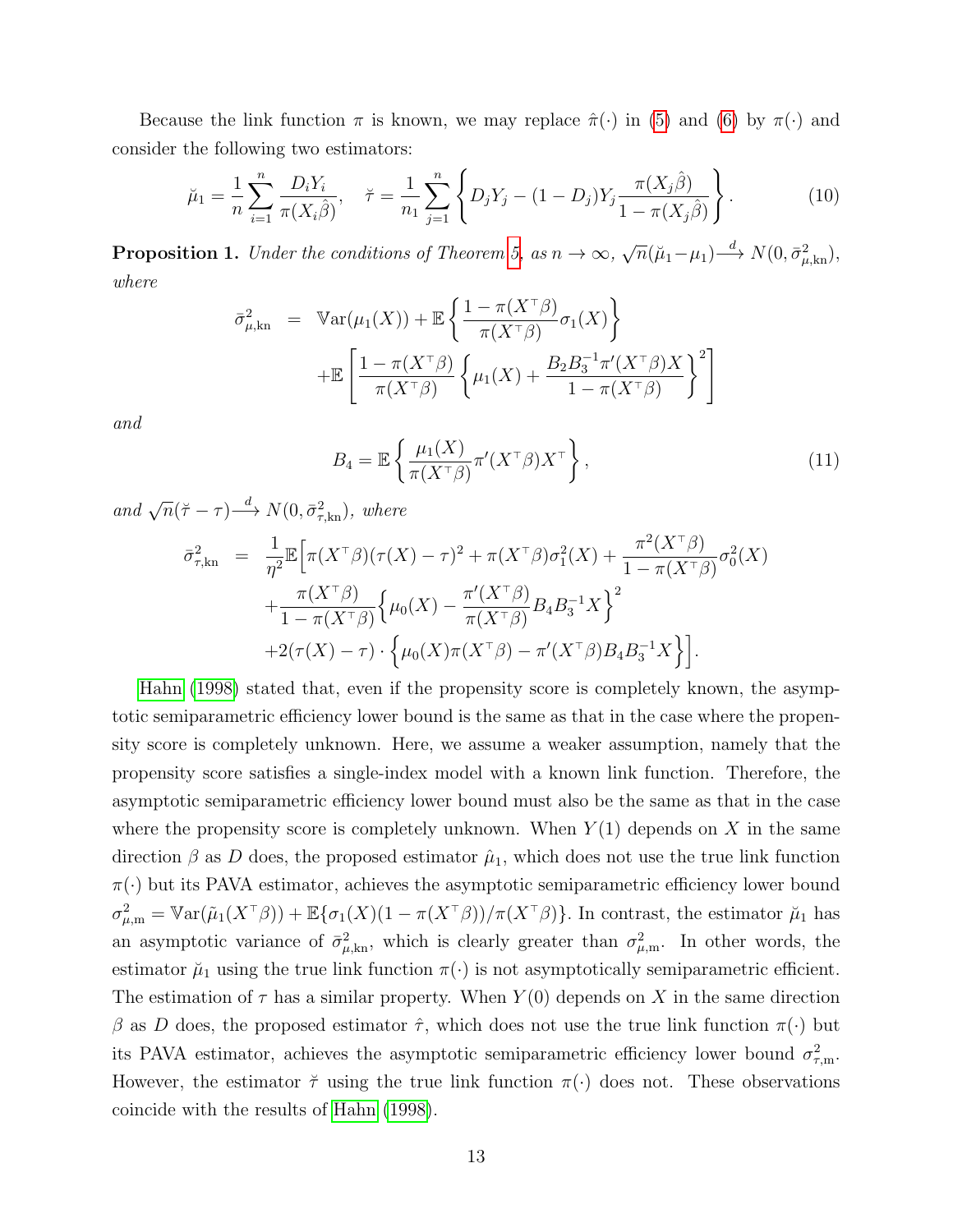### 3.2 When  $\pi(\cdot)$  is unknown

The known link function assumption may appear to be too strong, as it is rarely known in practice. In this subsection, we assume that the link function  $\pi(\cdot)$  in [\(4\)](#page-6-1) is unknown and monotone nondecreasing. We propose to estimate  $\beta$  via the simple score estimator (SSE)  $\beta$ of [Balabdaoui et al.](#page-23-6) [\(2019\)](#page-23-6). Once  $\hat{\beta}$  has been obtained, we estimate  $\pi(\cdot)$  by PAVA based on the observations  $(D_i, X_i^{\dagger} \hat{\beta})$   $(1 \leq i \leq n)$ .

We briefly review the SSE of [Balabdaoui et al.](#page-23-6) [\(2019\)](#page-23-6). We again use  $\beta$  to denote the true index. To identify  $\beta$ , we assume that  $\|\beta\|=1$  and that its first nonzero component is positive. Given  $\gamma$ , let  $Z_i(\gamma) = X_i^{\top} \gamma$  and assume that  $Z_1(\gamma) \leq Z_2(\gamma) \leq \ldots \leq Z_n(\gamma)$ . Let  $\hat{\pi}_{\gamma}$  denote the PAVA estimator of  $\pi(\cdot)$  that minimizes  $\sum_{i=1}^{n} \{D_i - \pi(Z_i(\gamma))\}^2$ . Define a  $d-1$ -dimensional sphere as  $\mathcal{S}_{d-1} = \{ \gamma : \gamma \in \mathbb{R}^d, ||\gamma|| = 1 \}$ , a one-to-one map  $\mathbb{S} : [0, \pi]^{(d-2)} \times [0, 2\pi] \mapsto \mathcal{S}_{d-1}$  as

$$
(\zeta_{(1)}, \zeta_{(2)}, \dots, \zeta_{(d-1)}) \mapsto (\cos(\zeta_{(1)}), \sin(\zeta_{(1)}) \cos(\zeta_{(2)}), \n\sin(\zeta_{(1)}) \sin(\zeta_{(2)}) \cos(\zeta_{(3)}), \dots, \n\sin(\zeta_{(1)}) \dots \sin(\zeta_{(d-2)}) \cos(\zeta_{(d-1)}), \n\sin(\zeta_{(1)}) \dots \sin(\zeta_{(d-2)}) \sin(\zeta_{(d-1)})),
$$
\n(12)

and a  $d \times (d-1)$  matrix as  $J(\zeta) = \partial \mathbb{S}^{\top}(\zeta) / \partial \zeta$ . Let  $\zeta_0$  satisfy  $\beta = \mathbb{S}(\zeta_0)$  and  $\hat{\zeta}$  be a zero-crossing of the function

$$
\phi_n(\zeta) = \mathbb{P}_n[J^\top(\zeta)X\{D - \hat{\pi}_{\mathbb{S}(\zeta)}(X^\top \mathbb{S}(\zeta))\}] \tag{13}
$$

(see page 521 of [Balabdaoui et al.](#page-23-6) [\(2019\)](#page-23-6) for the definition of zero-crossing). Accordingly, we estimate  $\beta$  by  $\hat{\beta} = \mathbb{S}(\hat{\zeta})$ , and estimate the propensity score function by  $\hat{\pi}_{\hat{\beta}}(\cdot\hat{\beta})$ . The resulting PSM estimators for  $\mu_1$  and  $\tau$  are

$$
\hat{\mu}_1 = \frac{1}{n} \sum_{i=1}^n \frac{D_i Y_i}{\hat{\pi}_{\hat{\beta}}(X_i^{\top} \hat{\beta})} \quad \text{and} \quad \hat{\tau} = \frac{1}{n_1} \sum_{j=1}^n \left\{ D_j Y_j - (1 - D_j) Y_j \frac{\hat{\pi}_{\hat{\beta}}(X_j^{\top} \hat{\beta})}{1 - \hat{\pi}_{\hat{\beta}}(X_j^{\top} \hat{\beta})} \right\},
$$

respectively. To study the large-sample properties of the two estimators, we assume the following conditions, which correspond to Assumptions A3, A5, A7, and A9, respectively, of [Balabdaoui et al.](#page-23-6) [\(2019\)](#page-23-6).

<span id="page-13-0"></span>Assumption 12. There exists  $\delta_0 > 0$  such that the function  $\pi_\gamma(u) = \mathbb{E}\{\pi(X^\top \beta)|X^\top \gamma = u\}$ is monotone increasing on  $I_{\gamma} = \{X^{\top} \gamma : X \in \mathcal{X}\}$  for all  $\gamma \in \mathcal{B}(\beta, \delta_0) = \{\gamma : ||\gamma - \beta|| \leq \delta_0\}.$ 

Assumption 13. The distribution of X admits a density g that is differentiable on  $\mathcal{X}$ . In addition, there exist positive constants  $c_1, c_2, c_3, c_4 > 0$  such that  $c_1 \leq g \leq c_2$  and  $c_3 \leq$  $\partial g/\partial x_j \leq c_4$  on X for all  $1 \leq j \leq d$ .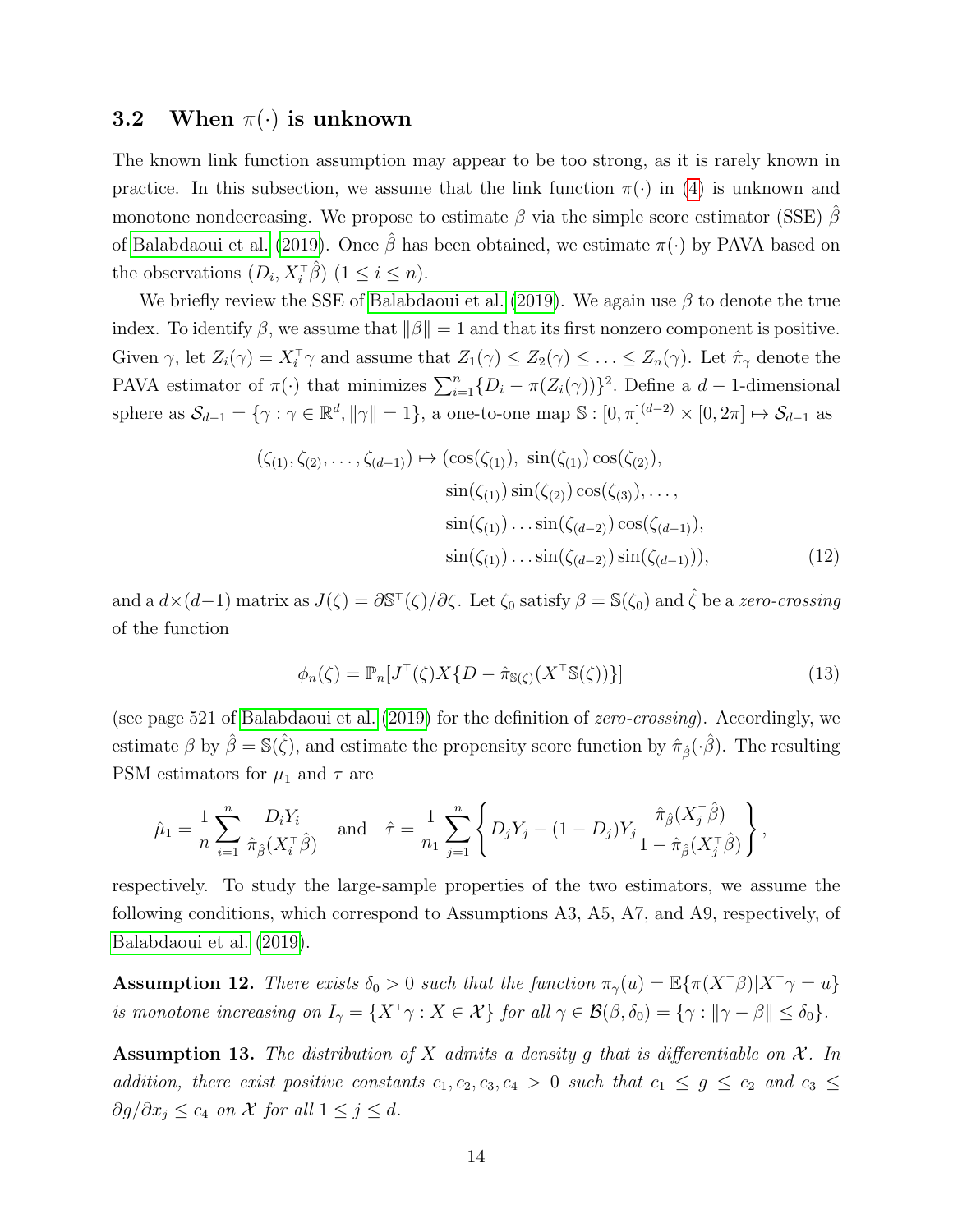**Assumption 14.** For all  $\gamma \neq \beta$  such that  $\mathbb{S}(\gamma) \in \mathcal{B}(\beta, \delta_0)$ , the random variable

$$
\mathbb{C}\mathrm{ov}[(\zeta_0-\zeta)^\top J^\top(\zeta)X, \ \pi(X^\top(\zeta_0))|X^\top(\zeta)]
$$

is almost surely not equal to zero.

<span id="page-14-0"></span>Assumption 15.  $J^{\dagger}(\zeta_0)\mathbb{E}\{\pi'(X^{\dagger}\beta)\mathbb{C}\text{ov}(X|X^{\dagger}\beta)\}J(\beta)$  is nonsingular.

If Assumptions [6,](#page-7-0) [11\(](#page-0-0)2), and [12](#page-13-0)[–15](#page-14-0) are satisfied, then Theorem 3 of [Balabdaoui et al.](#page-23-6) [\(2019\)](#page-23-6) implies that the estimator  $\hat{\beta} = \mathbb{S}(\hat{\zeta})$  is consistent and asymptotically normal (see Lemma 12 in the supplementary material).

<span id="page-14-1"></span>**Theorem 6.** Suppose that model [\(4\)](#page-6-1) is true,  $\pi$  is an unknown and monotone nondecreasing function, and that Assumptions  $1-2$ ,  $6-10$ , and  $12-15$  are satisfied. Define

$$
B_5 = J(\zeta_0) \{ J^\top(\zeta_0) \mathbb{E}[\pi'(X^\top \beta) \mathbb{V}\ar(X|X^\top \beta)] J(\zeta_0) \}^{-1} J^\top(\zeta_0). \tag{14}
$$

Then, the following results hold as  $n \to \infty$ .

$$
(1) \sqrt{n}(\hat{\mu}_1 - \mu_1) \stackrel{d}{\longrightarrow} N(0, \sigma_{\mu, \text{un}}^2), \text{ where}
$$
  
\n
$$
\sigma_{\mu, \text{un}}^2 = \mathbb{E} \left[ \frac{1 - \pi(X^{\top}\beta)}{\pi(X^{\top}\beta)} \left\{ \mu_1(X) - \mu_1^*(X^{\top}\beta; \beta) + B_1 B_5 (X - \mathbb{E}(X | X^{\top}\beta)) \pi(X^{\top}\beta) \right\}^2 \right]
$$
  
\n
$$
+ \mathbb{E} \left\{ \frac{\sigma_1^2(X)}{\pi(X^{\top}\beta)} \right\} + \mathbb{E} \{ \mu_1(X) - \mu_1 \}^2.
$$

(2)  $\sqrt{n}(\hat{\tau}-\tau) \stackrel{d}{\longrightarrow} N(0, \sigma_{\tau, \text{un}}^2)$ , where

$$
\sigma_{\tau,\text{un}}^2 = \frac{1}{\eta^2} \mathbb{E} \Big[ \pi (X^{\top} \beta) \sigma_1^2(X) \Big] + \frac{1}{\eta^2} \mathbb{E} \Big[ \sigma_0^2(X) \frac{\{ \pi (X^{\top} \beta) \}^2}{1 - \pi (X^{\top} \beta)} \Big] \n+ \frac{1}{\eta^2} \mathbb{E} \{ \pi (X^{\top} \beta) (\tau (X) - \tau)^2 \} + \frac{1}{\eta^2} \mathbb{E} \Big[ \pi (X^{\top} \beta) \{ 1 - \pi (X^{\top} \beta) \} \n\Big\{ \frac{\mu_0(X) - \mu_0^*(X^{\top} \beta; \beta)}{1 - \pi (X^{\top} \beta)} - B_2 B_5(X - \mathbb{E}(X | X^{\top} \beta)) \Big\}^2 \Big] \n+ \frac{2}{\eta^2} \mathbb{E} \Big[ (\tau (X) - \tau) \pi (X^{\top} \beta) \{ 1 - \pi (X^{\top} \beta) \} \Big\{ \frac{\mu_0(X) - \mu_0^*(X^{\top} \beta; \beta)}{1 - \pi (X^{\top} \beta)} - B_2 B_5(X - \mathbb{E}(X | X^{\top} \beta)) \Big\} \Big].
$$

Theorem [6](#page-14-1) indicates that, in general, if the link function  $\pi(\cdot)$  is unknown and estimated by PAVA, the proposed estimators  $\hat{\mu}_1$  and  $\tau$  are still consistent and asymptotically normal. However, by Theorems [3](#page-8-0) and [4,](#page-8-1) they are not asymptotically semiparametric efficient if  $Y(1)$ or  $Y(0)$  does not depend on the covariate in the same direction as the treatment indicator does.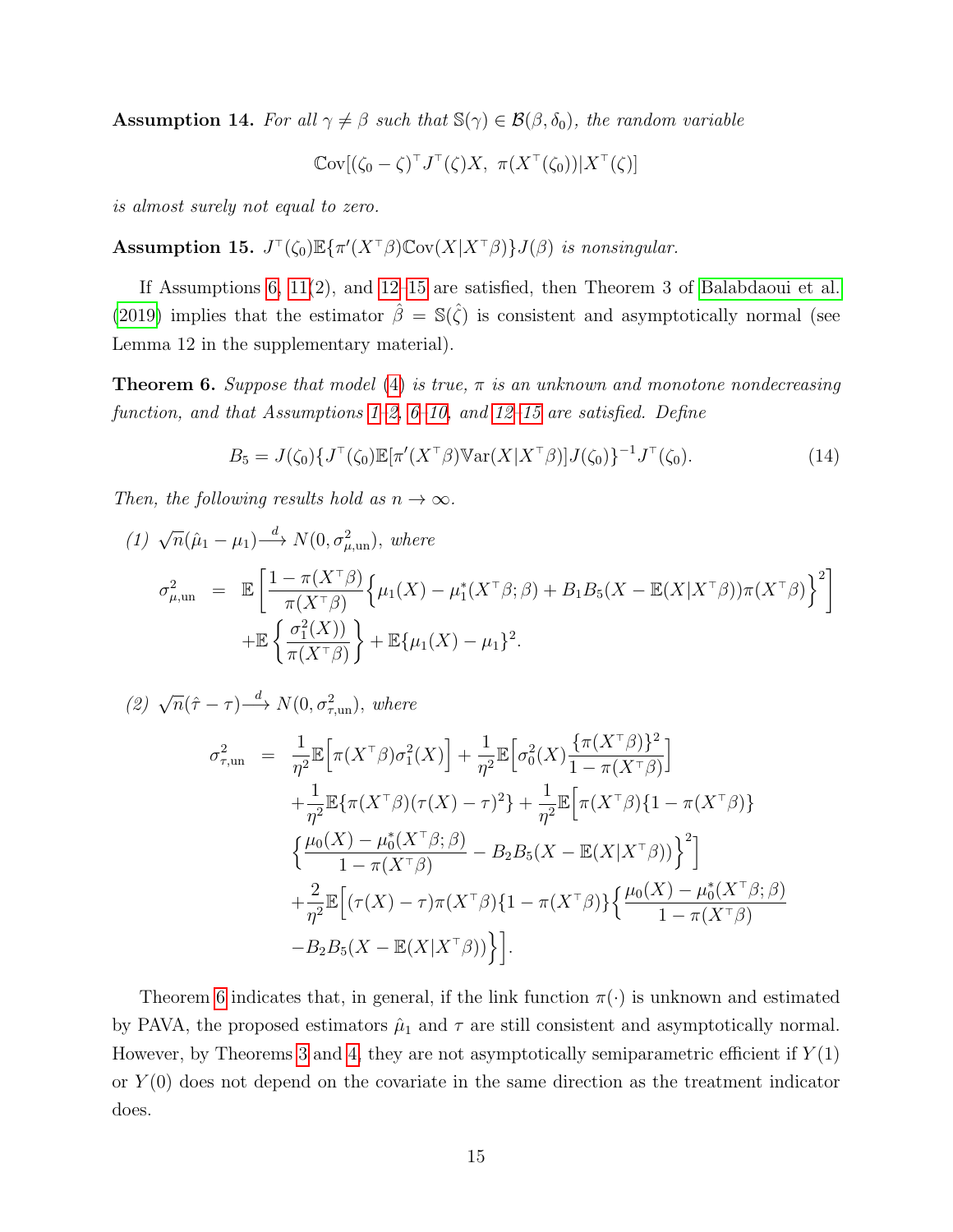# 4 Simulations

To evaluate the finite-sample performance of the proposed estimators, we conduct simulations to compare the following estimation methods:

- PAVA-MLE: the proposed PSM method with  $\beta$  estimated by the MLE under the logistic propensity score model and  $\pi$  estimated by PAVA;
- PAVA-SSE: the proposed PSM method with  $\beta$  estimated by SSE and  $\pi$  estimated by PAVA;
- PARA: the proposed PSM estimator [\(6\)](#page-7-5) with  $\hat{\pi}$  replaced by the logistic function and  $\hat{\beta}$  being the MLE under the logistic propensity score model;
- PSM- $M$ : the PSM method with the propensity score estimated by the logistic regression model and each case matched with M controls. Four choices of M are considered: 3, 5, 10, and 15.

To generate data, we consider the bivariate  $X = (X_1, X_2)$ , a linear logistic propensity score model

$$
pr(D = 1 | x_1, x_2) = \pi(2 + x_1 + x_2),
$$

and the following regression models:

$$
Y(1) = -(X_1 + X_2)^a + \epsilon, \quad Y(0) = 3h(X_1, X_2) - (X_1 + bX_2)^a + \epsilon,
$$

where  $\epsilon$ ,  $X_1$ , and  $X_2$  are independent and identically distributed as  $N(0, 1)$ . We choose  $\pi(t) = e^t/(1+e^t)$  or the standard normal distribution function,  $h(X_1, X_2) = \cos(X_1 + bX_2)$ (Model 1),  $X_1$  (Model 2),  $a = 1, 2$ , and  $b = 1, 0, -1$ . From each case, we generate 1000 samples with a sample size of  $n = 500$  and calculate the seven estimators for the ATT  $\tau$ .

We first examine the results in Table [1,](#page-25-0) which presents the biases and root mean square errors (RMSEs) of the seven estimators when  $\pi(t) = e^t/(1+e^t)$ . The overall rate of nonmissing data is about  $pr(D = 1) = 81.6\%$ . As  $\pi(t)$  is the logistic function, the seven estimators under comparison all have correctly specified propensity score models. The propensity score satisfies model [\(4\)](#page-6-1) with  $\beta = (1/$ √  $2,1/$ √  $2$ <sup> $\top$ </sup>. In all cases, although having negligible biases, the PARA estimator (which uses the true logistic propensity score function) always has the largest RMSE, meaning that it is always the most unreliable among the seven estimators under comparison. This coincides with the finding of Hirano et al. (2003) that "weighting by the inverse of a nonparametric estimate of the propensity score, rather than the true propensity score, leads to an efficient estimate of the average treatment effect."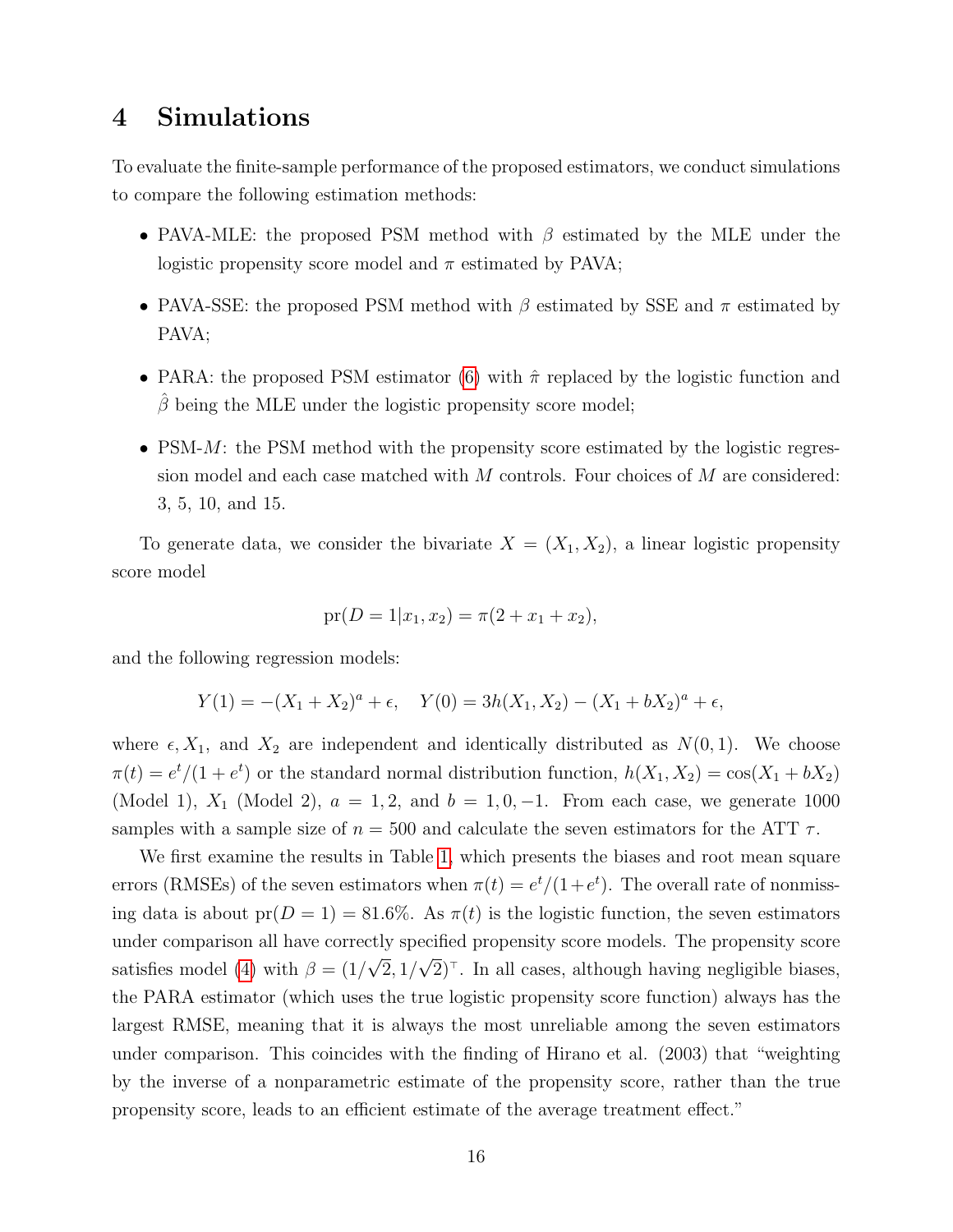Under Model 1, the regression function in the control group is a single-index model  $\mu_0(X) = \cos(\sqrt{1+b^2} \cdot X^{\top}\theta) - ($ √  $\overline{1+b^2} \cdot X^{\dagger} \theta)^a$  with  $\theta = (1, b)/a$ √  $1+b^2$ . When  $b=1$ ,  $\theta = \beta$ . By Theorem [4,](#page-8-1) the proposed estimator  $\hat{\tau}$  in [\(6\)](#page-7-5) is asymptotically semiparametric efficient, regardless of whether  $\beta$  is estimated by the MLE or SSE. We see from Table [1](#page-25-0) that PAVA-SSE has very similar performance to PAVA-MLE, and both of them perform uniformly better than the five competitors in terms of bias and RMSE. The performance of the PSM estimator is dramatically influenced by the number of matches,  $M$ , per unit; the PSM estimator has increasing biases and RMSEs as M increases from 3 to 15, and PSM-15 with  $M = 15$  has twice the biases and RMSEs as PSM-3 with  $M = 3$ .

When  $b \neq 1$ , we have  $\theta \neq \beta$ . The proposed estimator  $\hat{\tau}$  loses its semiparametric optimality. Even so, when  $b = 0$  (the angle between  $\theta$  and  $\beta$  is 45 degrees), the proposed estimators PAVA-SSE and PAVA-MLE still achieve better performances than the other estimators, but the relative advantage is smaller. When  $b = -1$ ,  $\theta$  is perpendicular to  $\beta$ , and the relative advantage of our estimators decreases further until PSM becomes comparable or even better. Surprisingly, we find that, in this case, the PSM estimator has decreasing biases and RMSEs as M increases from 3 to 15, which is contrary to the case where  $\theta = \beta$ . These findings indicate that the optimal choice of M for the PSM method critically depends on the true regression function  $\mu_0(X)$ , and without any information on  $\mu_0(X)$ , it is impossible to correctly specify the optimal  $M$ . Additionally, the performance of the proposed estimator may be improved by making use of information on  $\mu_0(X)$ .

Under model 2,  $\mu_0(X)$  does not follow a single-index model, and it cannot be written as  $\tilde{\mu}_0(X^{\dagger} \theta)$  for some function  $\tilde{\mu}_0$ . By Theorem [4,](#page-8-1) the proposed estimator  $\hat{\tau}$  is no longer semiparametric efficient, but is still asymptotically normal. The results in Table [1](#page-25-0) corresponding to Model 2 suggest that, compared with the PSM estimators, the proposed estimators are at least comparable and perform uniformly better in some cases.

Table [2](#page-26-0) presents the results when  $\pi(t)$  is chosen to be the standard normal distribution function. In this situation, the overall rate of nonmissing data is about  $pr(D = 1) = 87.5\%$ and only the proposed PAVA-SSE has a correctly specified propensity score model. Compared with the four PSM estimators, the proposed PAVA-MLE and PAVA-SSE estimators have uniformly smaller RMSEs and generally smaller biases. Again, the two proposed estimators exhibit rather similar performance, although the index coefficient in the PAVA-MLE method is estimated by the MLE under the logistic propensity score model. As M increases from 3 to 15, the PSM method may perform worse in some cases and better in other cases. When the true propensity score model changes from a logistic model to a probit model, the RMSEs of the PAVA-MLE and PAVA-SSE estimators increase by no more than 26% in eight out of the twelve cases. In contrast, the RMSE of PSM-3 increases by at least 60% in all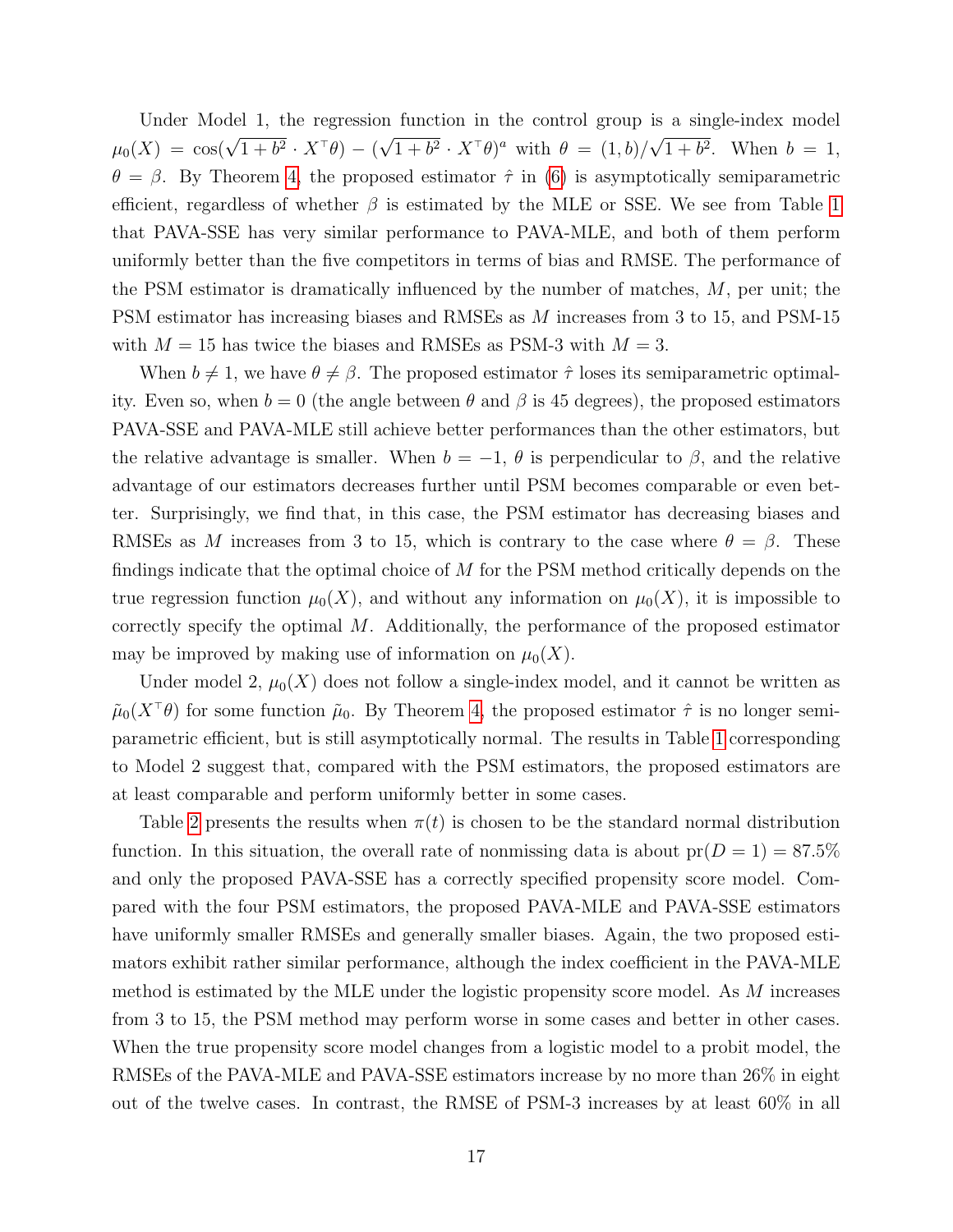cases, and can be as large as 200% (e.g., the case with Model 2,  $a = 1$ , and  $b = -1$ ). This suggests that the PSM estimators are more sensitive than the proposed estimator to the misspecification of the propensity score model.

To obtain further insights into the performance of the proposed estimators and the PSM estimators, Figures [1](#page-18-0) and [2](#page-19-0) display their boxplots in the case of  $a = 1$ ; those of the PARA estimates are excluded as they spread too widely. As we can see from the boxplots, PAVA-MLE and PAVA-SSE have smaller biases and better overall performance in most cases compared with the four PSM estimators. As the number of matches  $M$  increases from 3 to 15, the PSM estimators exhibit decreasing variances, but increasing biases except in the case of Model 1,  $a = 1$ , and  $b = -1$ . The advantage of the proposed estimators over the PSM estimators is clarified in Figure [2,](#page-19-0) where  $\pi(t)$  is chosen to be the standard normal distribution function.

Overall, the proposed PAVA-based estimation method is more reliable than the PSM method: it usually has smaller RMSEs and biases, and is not influenced by the tuning parameters. The performance of the PSM method is strongly influenced by the number of matches per unit; however, determining the optimal value of  $M$  is quite challenging and no research has been done on this issue. The direction in which the control response depends on the covariate does not influence the consistency, but does affect the estimation efficiency of the proposed method: if it coincides with the direction in which the treatment status depends on the covariate, the proposed method achieves optimal performance both numerically and theoretically.

# 5 An application

For illustration, we apply the proposed PAVA-based estimation method to data from the National Supported Work (NSW) Demonstration, which have previously been analyzed by [LaLonde](#page-23-7) [\(1986\)](#page-23-7); [Dehejia and Wahba](#page-23-8) [\(2002\)](#page-23-8), and [Smith and Todd](#page-24-6) [\(2005\)](#page-24-6). The primary parameters of interest in these papers concern the average treatment effect of a job training program. We focus on the estimation of the average treatment effect on the treated,  $\tau$ . The data consist of 297 treated and 425 untreated observations. We take earnings in 1978 as the outcome variable of interest  $(Y)$  and take age and education as the basic covariates  $X_1$  and  $X_2$ , respectively. To examine the sensitivity of the proposed method to the model specifications, we model the propensity score using a linear logistic model and a quadratic logistic model.

We calculate the point estimates of the seven estimation methods considered in the previous section. We also conduct bootstrap sampling with 1000 bootstrap replications from the LaLonde data to obtain the 2.5% and 97.5% sample quantiles, the mean, and the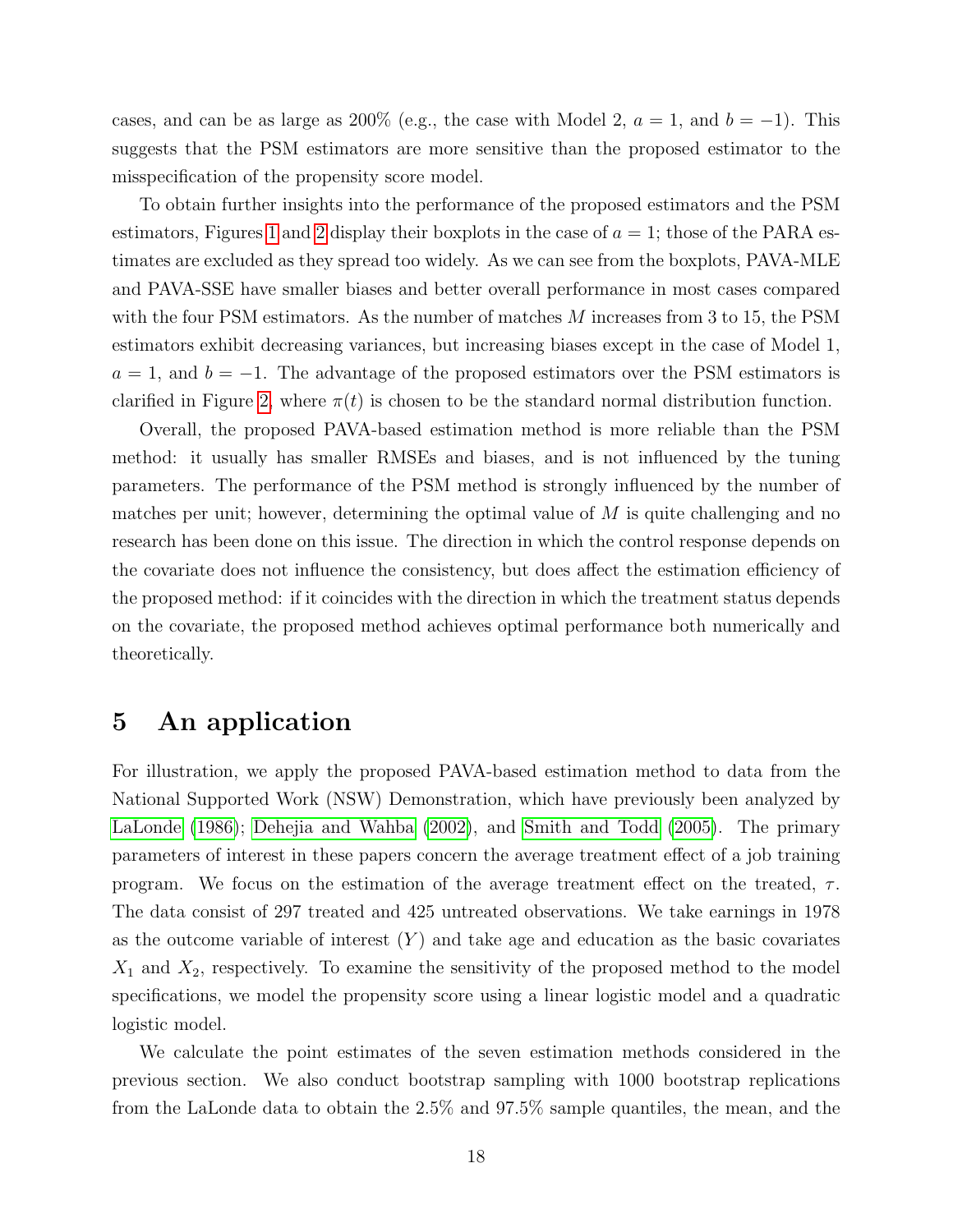

<span id="page-18-0"></span>Figure 1: Boxplots of the seven estimators when  $\pi(\cdot)$  is correctly specified,  $a = 1$ , and  $n = 500$ . As b varies between 1, 0, and -1, the angle between  $\beta$  and  $\beta$  increases from 0 degrees to 90 degrees. Model 1:  $h(X_1, X_2) = \cos(X_1 + aX_2)$ ; Model 2:  $h(X_1, X_2) = X_1$ .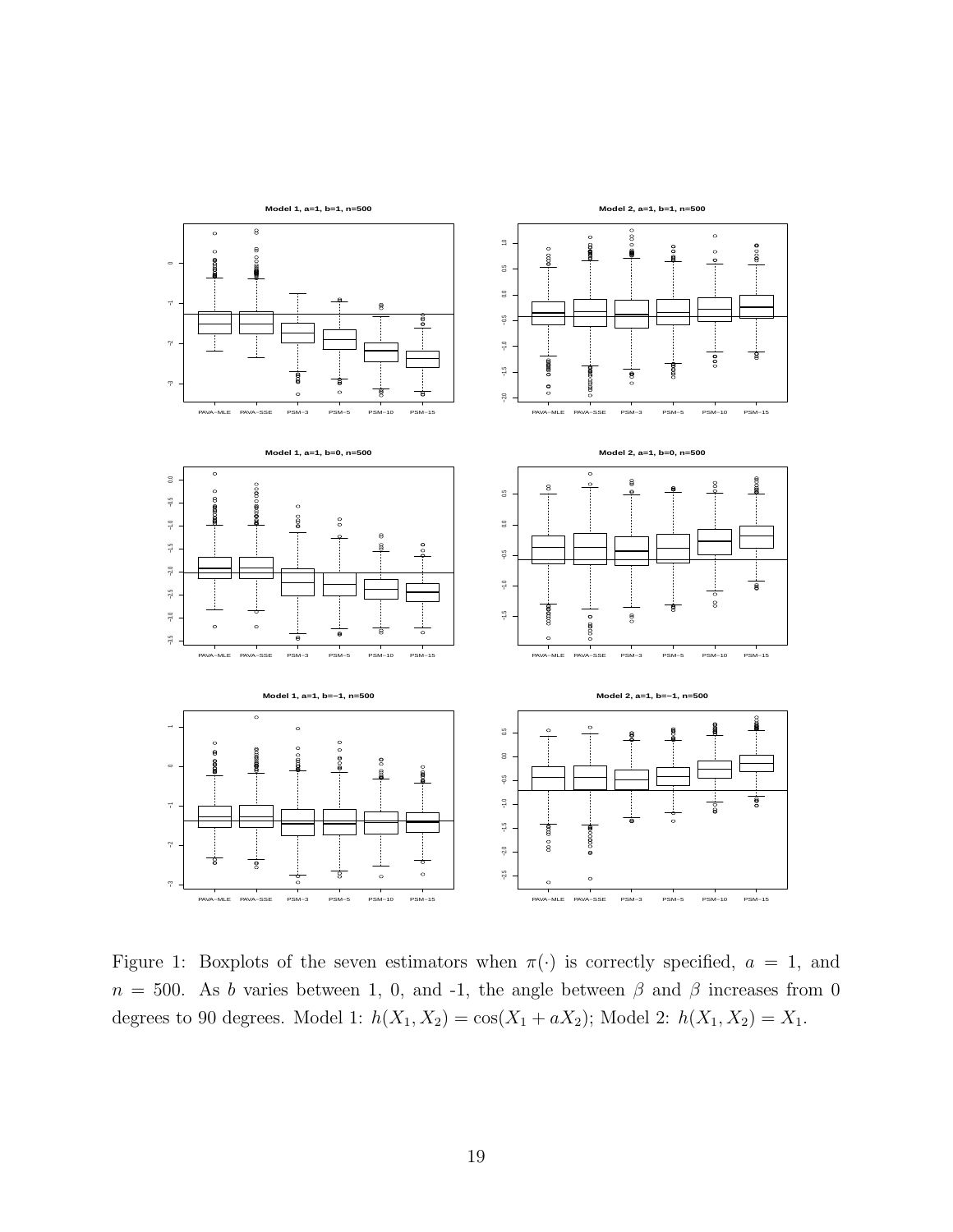

<span id="page-19-0"></span>Figure 2: Boxplots of the seven estimators when  $\pi(\cdot)$  is chosen to be the standard normal distribution function,  $a = 1$ , and  $n = 500$ . As b varies between 1, 0, and -1, the angle between β and β increases from 0 degrees to 90 degrees. Model 1:  $h(X_1, X_2) = \cos(X_1 + aX_2)$ ; Model 2:  $h(X_1, X_2) = X_1$ .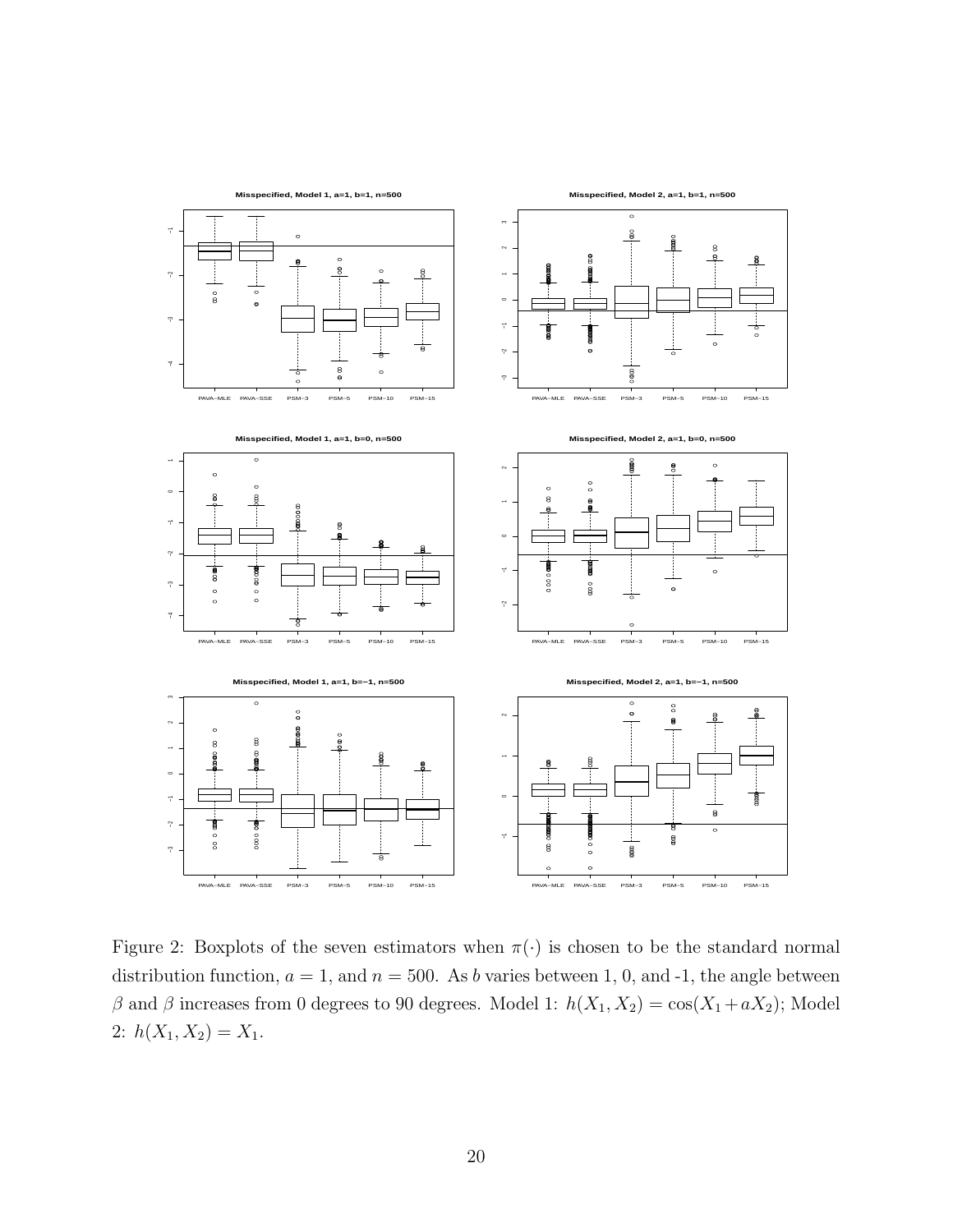standard deviation of the resulting point estimates for each method. Each pair of 2.5% and 97.5% sample quantiles constitutes a 95% confidence interval of the percentile method. The analysis results are presented in Table [3.](#page-27-0)

Under either the linear or quadratic logistic model, the point estimates of the PAVA-MLE and PAVA-SSE methods are all around 915 with bootstrap standard deviations of around 500. This implies that the proposed estimation methods are rather robust to different model specifications. As PAVA-SSE makes the weakest model assumption, we believe that the results of PAVA-SSE should be the most trustable among the seven methods considered here. The bootstrap means of all methods are around 950 and the point estimates of PSM-15 are about 900 in both cases, which seemingly provide evidence for the rationality of the PAVA-MLE and PAVA-SSE point estimates. Although PARA also has bootstrap standard deviations of around 500, it produces very different point estimates (875.37 and 809.43) in the linear and quadratic logistic propensity score models. The PSM method is rather sensitive to the number of matches per unit. Its point estimate changes from 514.42 to nearly 900 with the linear logistic model, and varies even more dramatically with the quadratic logistic model.

Figure [3](#page-21-0) displays the fitted propensity scores (versus the estimated index  $X^{\dagger}(\hat{\beta})$ ) using a parametrically logistic model and the estimations of the semiparametric PAVA method after  $\beta$  is replaced by its MLE under the logistic model. The parametric propensity score estimates for both the linear and quadratic logistic models apparently form straight lines; unlike the semiparametric PAVA-based propensity score estimates, they may not capture local changes in the propensity score. As the semiparametric method requires fewer model assumptions and is more flexible, we believe that the semiparametric PAVA-based propensity score estimates and the corresponding PAVA-MLE estimates are more reliable than those based on the parametric propensity score estimates, including PARA and the four PSM methods. This may explain why the proposed PAVA-based method is superior to PARA and the four PSM methods.

# 6 Discussion

Among many others, [Abadie and Imbens](#page-22-0) [\(2006,](#page-22-0) [2011,](#page-22-5) [2012,](#page-22-1) [2016\)](#page-22-2) have established different matching methods for causal inference. Moreover, motivated by the empirical likelihood method in the presence of auxiliary information and choice-based sampling, [Hirano, Imbens,](#page-23-2) [and Ridder](#page-23-2) [\(2003\)](#page-23-2) proposed an efficient inverse weighting method using the fully nonparametric estimated propensity score. Even though their theoretical results are elegant, the finite-sample performance of their method is unclear. In practical applications, the dimen-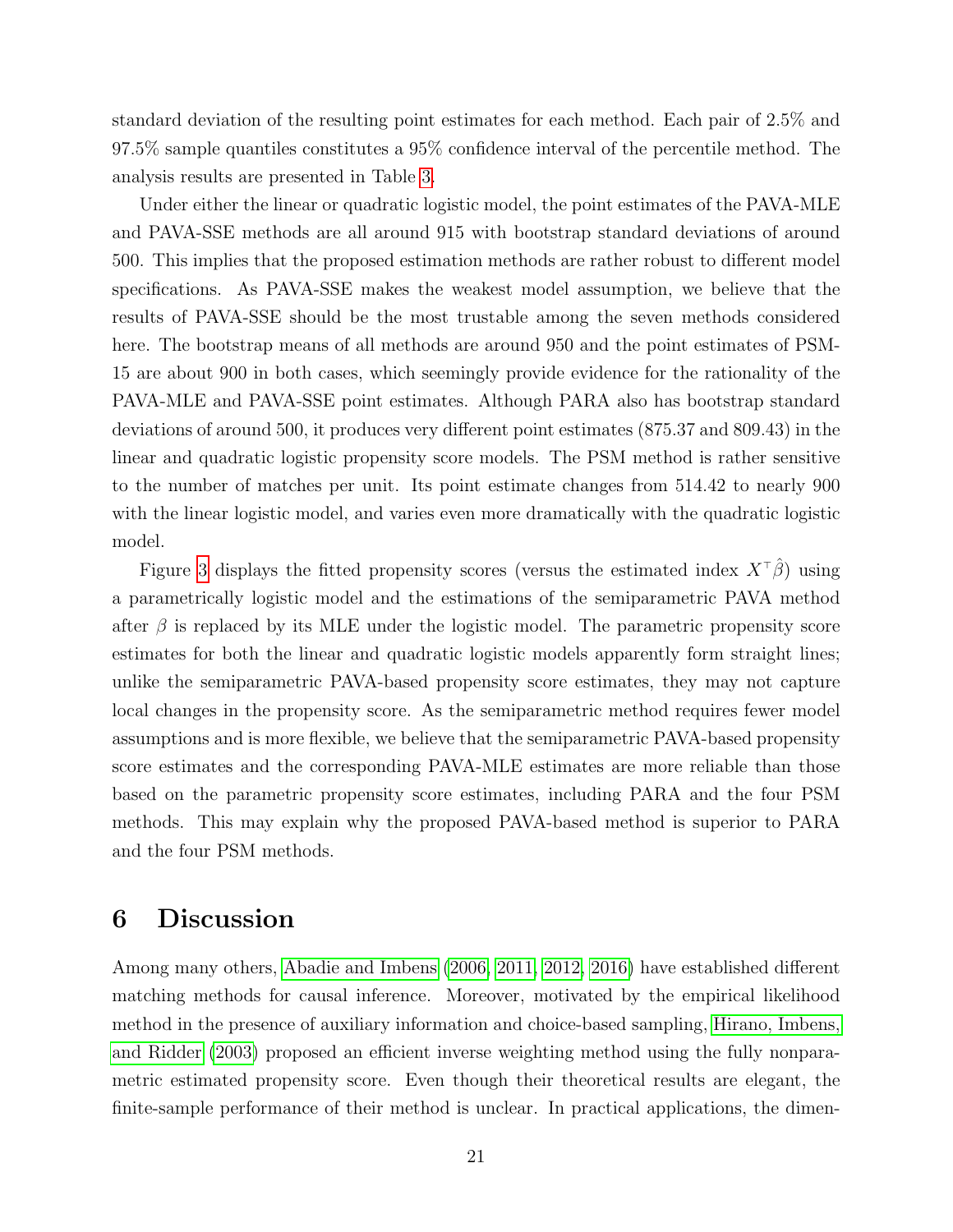

<span id="page-21-0"></span>Figure 3: Fitted propensity scores versus the estimated index  $X^{\dagger} \hat{\beta}$  under a linear (left) and quadratic (right) logistic propensity score model based on the Lalonde data. Here,  $\beta$  is the MLE of  $\beta$  under the corresponding linear logistic model. Solid line: link function estimated by PAVA; dashed line: link function set to the logistic function.

sion of the explanatory variable is high, and the fully nonparametric estimation of the regression function may suffer from the curse of dimensionality. Compared with other efficient estimates, [Hirano, Imbens, and Ridder](#page-23-2) [\(2003\)](#page-23-2) stated that "Which estimators have more attractive finite sample properties, and which have more attractive computational properties, remain open questions." The connection between their matching methods and the probabilistic inverse weighting method, however, is unclear. In contrast to [Hirano, Imbens, and Ridder](#page-23-2) [\(2003\)](#page-23-2), this paper has proposed an inverse weighting method that uses the maximum shaperestricted semiparametric likelihood estimation of the monotone index propensity score. Our method is very easy to implement using existing statistical software in R, such as the Iso and Isotone packages. Remarkably, our inverse weighting method is seamlessly related to the tuning-parameter-free propensity matching method. Theoretical results show that our estimates can achieve the semiparametric efficiency lower bound for the average treatment effect and the average treatment effect for the treated if the explanatory variable is univariate or the regression function and propensity score depend on the explanatory variables in the same direction. Our results underline the important role played by the propensity score and the regression function in estimating average causal effects. In general, the propensity score matching method or the regression function matching method alone cannot be efficient. An efficient estimation method should take both of them into consideration [\(Hu, Follmann, and](#page-23-9)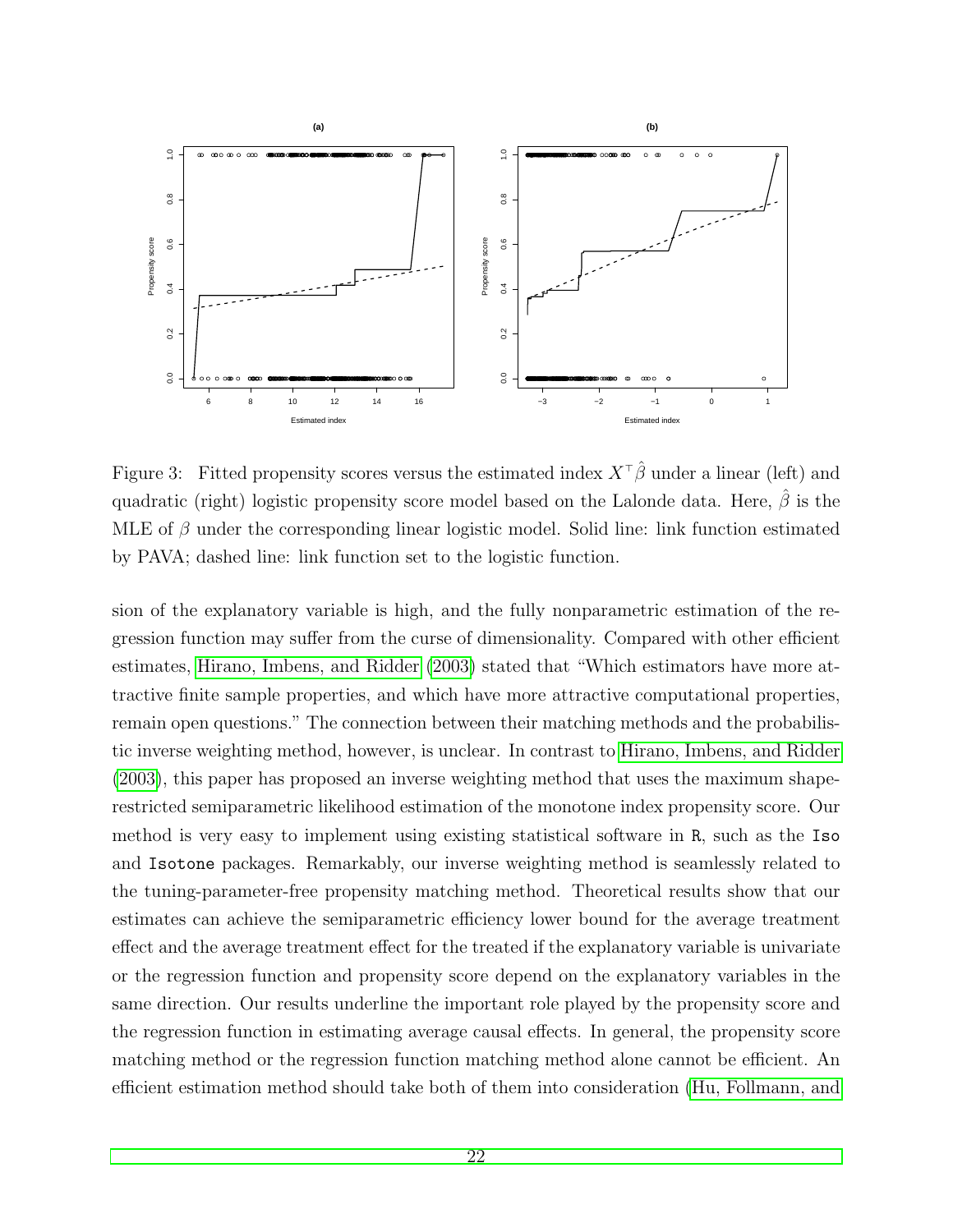[Qin, 2012\)](#page-23-9).

[Henmi and Eguchi](#page-23-10) [\(1982\)](#page-23-10) observed a paradox associated with parameter estimation in the presence of nuisance parameters. In particular, they found that the inverse probability weighting estimator with an estimated proposed score has a smaller asymptotic variance than that derived from the true propensity score. This paradox was also observed by [Abadie](#page-22-2) [and Imbens](#page-22-2) [\(2016\)](#page-22-2), i.e., matching estimators based on estimated propensity scores have smaller asymptotic variances than those based on the true PSM. Our results further echo this message that matching estimators based on the shape-restricted nonparametric MLE of the propensity score have smaller asymptotic variances than their counterparts based on the parametric MLE of the propensity score.

# Acknowledgements

Yukun Liu's research is supported by the National Natural Science Foundation of China (12171157), the State Key Program of National Natural Science Foundation of China (71931004 and 32030063), and the 111 project (B14019).

# References

- <span id="page-22-0"></span>ABADIE, ALBERTO AND GUIDO W. IMBENS (2006): "Large Sample Properties of Matching Estimators for Average Treatment Effects," Econometrika, 74(1), 237–267.
- <span id="page-22-5"></span>ABADIE, ALBERTO AND GUIDO W. IMBENS (2011): "Bias-Ccorrected Matching Estimators for Average Treatment Effects," Journal of Business and Economic Statistics, 29(1), 1–11.
- <span id="page-22-1"></span>Abadie, Alberto and Guido W. Imbens (2012): "A Martingale Representation for Matching Estimators," Journal of the American Statistical Association, 107(498), 833– 843.
- <span id="page-22-2"></span>Abadie, Alberto and Guido W. Imbens (2016): "Matching on the Estimated Propensity Score," Econometrika, 84(2), 781–807.
- <span id="page-22-3"></span>Ayer, Miriam, Brunk, H. D, Ewing, G. M, Reid, W. T, and Edward Silverman (2016): "An Empirical Distribution Function for Sampling with Incomplete Information," The Annals of Mathematical Statistics, 26, 641–647.
- <span id="page-22-4"></span>Barlow, R. E., Bartholomew, D. J., Bremner, J. M., and Brunk, H. D. (1972): Statistical Inference under Order Restrictions. The Theory and Application of Isotonic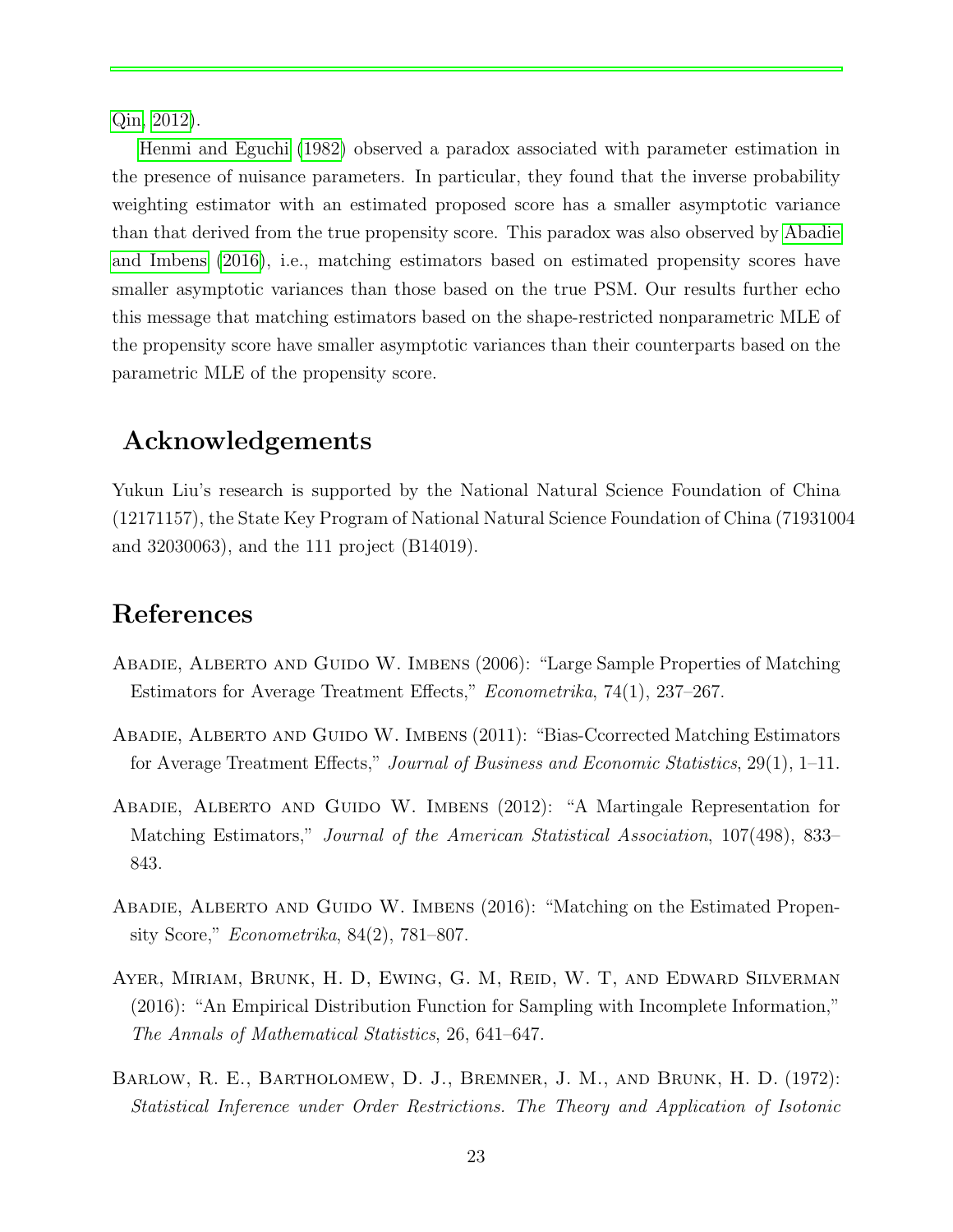Regression. London–New York–Sydney: John Wiley & Sons, Wiley Series in Probability and Mathematical Statistics.

- <span id="page-23-6"></span>Balabdaoui, Fadoua, Piet Groeneboom, and Kim Hendrickx (2019): "Score Estimation in the Monotone Single Index Model," Scandinavian Journal of Statistics, 46, 517–544.
- <span id="page-23-8"></span>Dehejia, Rajeev H. and Sadek Wahba (2002): "Propensity Score Matching Methods for Non-Experimental Causal Studies," The Review of Economics and Statistics, 84, 151– 161.
- <span id="page-23-3"></span>Hahn, Jinyong (1998): "On the Role of the Propensity Score in Efficient Semiparametric Estimation of Average Treatment Effects," Econometrica, 66(2), 315–331.
- <span id="page-23-5"></span>HANSEN, LARS PETER (1982): "Large Sample Properties of Generalized Method of Moments Estimators," Econometrica, 50, 1029–1054.
- <span id="page-23-10"></span>Henmi, Masayuki and Shinto Eguchi (2004): "A Paradox Concerning Nuisance Parameters and Projected Estimating Functions," Biometrika, 91, 929-941.
- <span id="page-23-2"></span>HIRANO, KEISUKE, IMBENS, GUIDO W., AND GEERT RIDDER (2003): "Efficient Estimation of Average Treatment Effects Using the Estimated Propensity Score," Econometrica, 71(4), 1161–1189.
- <span id="page-23-9"></span>Hu, Zonghui, Follmann, Dean A., and Jing Qin (2012): " Semiparametric Double Balancing Score Estimation for Incomplete Data with Ignorable Missingness," *Journal of* the American Statistical Association, 107, 247–257.
- <span id="page-23-4"></span>Imai, Kosuke and Marc Ratkovic (2014): "Covariate Balancing Propensity Score," Journal of the Royal Statistical Society, Series B, 76(1), 243–263.
- <span id="page-23-0"></span>IMBENS, GUIDO W. (2015): "Matching Methods in Practice: Three Examples," The Journal of Human Resources, 50, 373-419.
- <span id="page-23-7"></span>LALONDE, ROBERT J. (1986): "Evaluating the Econometric Evaluations of Training Programs with Experimental Data," American Economic Review, 76, 604–620.
- <span id="page-23-1"></span>Neyman, Jerzy (1923/1990): " On the Application of Probability Theory to Agricultural Experiments. Essay on principles. Section 9," Statistical Science, 5, 465–472. Translated and edited by D. M. Dabrowska and T. P. Speed from the Polish original, which appeared in Roczniki Nauk Rolniczyc, Tom X (1923): 1–51 (Annals of Agricultural Sciences).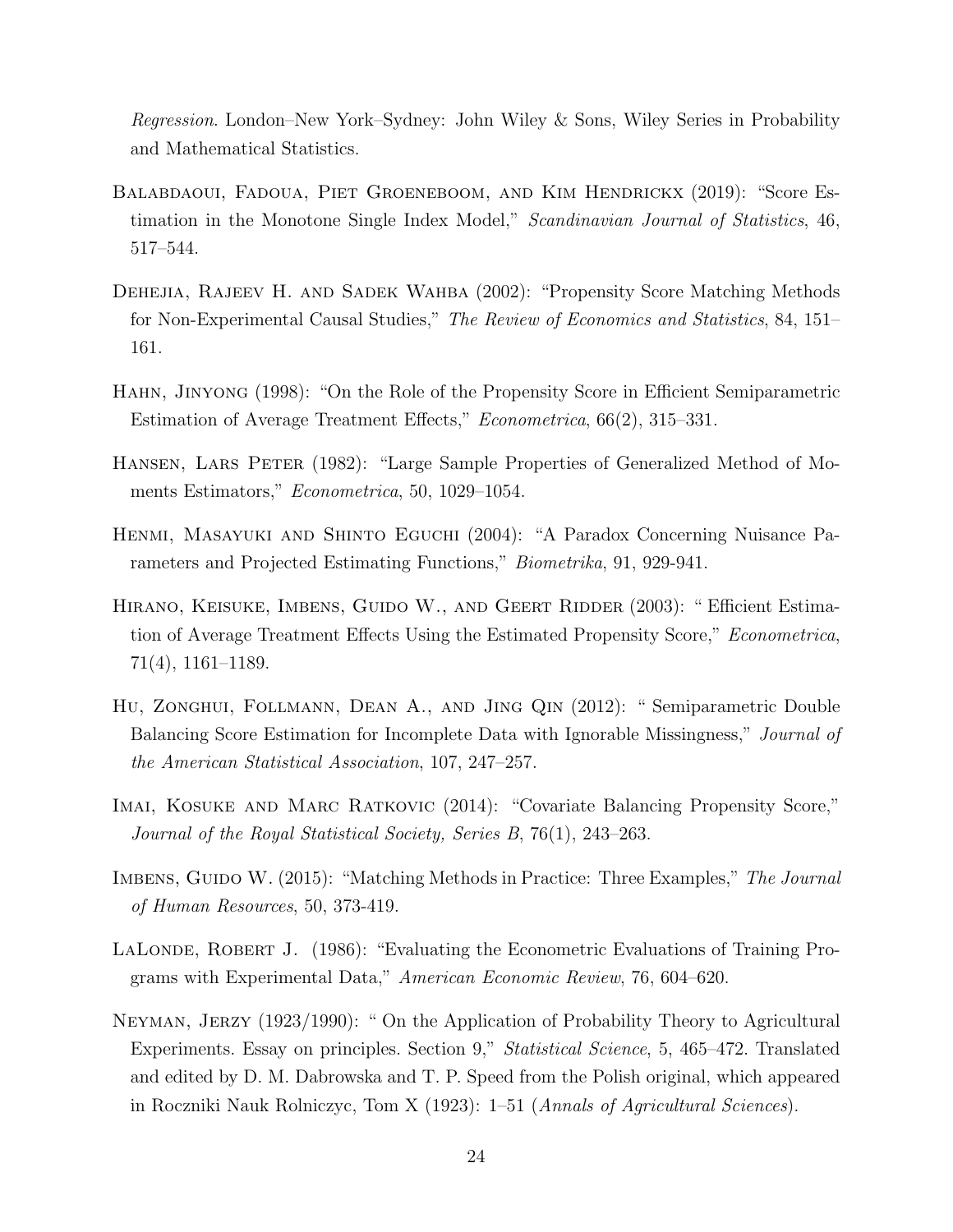- <span id="page-24-4"></span>Qin, Jing and Jerry Lawless (1994): "Empirical Likelihood and General Estimating Equations," Annals of Statistics, 22, 300–325.
- <span id="page-24-5"></span>Qin, Jing and Biao Zhang (2007): "Empirical Likelihood-Based Inference in Missing Response Problems and Its Application in Observational Studies," Journal of the Royal Statistical Society, Series B, 69, 101–122.
- <span id="page-24-1"></span>Rosenbaum, Paul R. and Donald B. Rubin (1983): "The Central Role of the Propensity Score in Observational Studies for Causal Effects," Biometrika, 70, 41–55.
- <span id="page-24-2"></span>Rubin, Donald B. (1974): "Estimating Causal Effects of Treatments in Randomized and Non-Randomized Studies," Journal of Educational Psychology, 66 (5), 688–701.
- <span id="page-24-3"></span>RUBIN, DONALD B. (1978): "Bayesian Inference for Causal Effects: The Role of Randomization," Annals of Statistics, 6, 34–58.
- <span id="page-24-6"></span>Smith, J. A. and Todd, P. E. (2005) Does matching overcome LaLonde's critique of nonexperimental estimators?" Journal of Econometrics, 125, 305–353.
- <span id="page-24-0"></span>Stuart, E. A. (2005) Matching methods for causal inference: a review and a look forward. Statistical Science, 25(1), 1–21.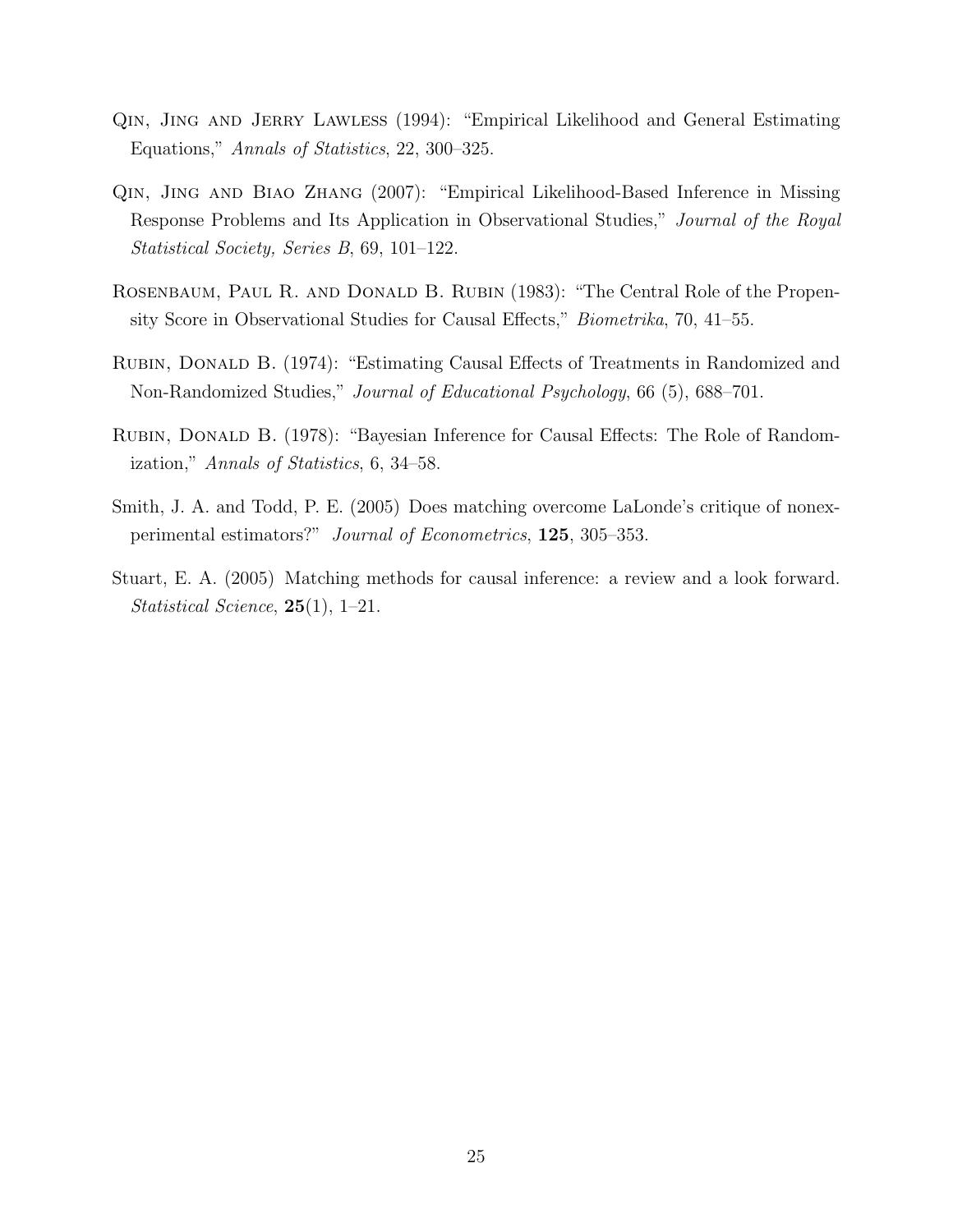| Model $a \, b$ |        |         |              | PAVA-MLE PAVA-SSE PARA PSM-3 PSM-5 PSM-10 PSM-15 |          |          |          |          |          |          |
|----------------|--------|---------|--------------|--------------------------------------------------|----------|----------|----------|----------|----------|----------|
| $\mathbf{1}$   | $1\,1$ |         | <b>Bias</b>  | $-0.167$                                         | $-0.158$ | $-0.023$ | $-0.482$ | $-0.646$ | $-0.933$ | $-1.117$ |
| $\mathbf{1}$   |        |         | 1 1 RMSE     | 0.458                                            | 0.468    | 1.063    | 0.614    | 0.744    | 0.992    | 1.156    |
| $\mathbf{1}$   | $1\,0$ |         | <b>Bias</b>  | 0.125                                            | 0.128    | 0.012    | $-0.200$ | $-0.251$ | $-0.357$ | $-0.424$ |
| $\mathbf{1}$   |        | $1\,0$  | <b>RMSE</b>  | 0.407                                            | 0.414    | 0.552    | 0.463    | 0.446    | 0.478    | 0.507    |
| $\mathbf{1}$   |        | $1 - 1$ | <b>Bias</b>  | 0.128                                            | 0.129    | $-0.038$ | $-0.025$ | $-0.020$ | $-0.017$ | $-0.017$ |
| $\mathbf{1}$   |        |         | 1 -1 RMSE    | 0.448                                            | 0.473    | 0.584    | 0.521    | 0.484    | 0.429    | 0.399    |
| $\mathbf{1}$   |        | 2 1     | <b>Bias</b>  | $-0.599$                                         | $-0.604$ | $-0.148$ | $-0.901$ | $-1.124$ | $-1.467$ | $-1.639$ |
| $\mathbf{1}$   |        |         | 2 1 RMSE     | 0.936                                            | 0.955    | 1.959    | 1.039    | 1.222    | 1.522    | 1.677    |
| $\mathbf{1}$   | 2 0    |         | <b>Bias</b>  | $-0.024$                                         | $-0.024$ | $-0.010$ | $-0.257$ | $-0.311$ | $-0.399$ | $-0.441$ |
| $\mathbf{1}$   |        |         | 2 0 RMSE     | 0.506                                            | 0.515    | 0.878    | 0.575    | 0.556    | 0.571    | 0.585    |
| $\mathbf{1}$   |        | $2 - 1$ | Bias         | $-0.122$                                         | $-0.141$ | $-0.007$ | $-0.031$ | $-0.043$ | $-0.039$ | $-0.024$ |
| $\mathbf{1}$   |        |         | 2-1 RMSE     | 0.865                                            | 0.895    | 1.146    | 0.986    | 0.906    | 0.827    | 0.788    |
| $\overline{2}$ | $1\,1$ |         | <b>Bias</b>  | 0.071                                            | 0.080    | 0.008    | 0.062    | 0.086    | 0.145    | 0.191    |
| $\overline{2}$ |        |         | 1 1 RMSE     | 0.380                                            | 0.444    | 0.572    | 0.447    | 0.403    | 0.372    | 0.383    |
| $\overline{2}$ | $1\,0$ |         | <b>Bias</b>  | 0.159                                            | 0.164    | 0.036    | 0.138    | 0.189    | 0.291    | 0.381    |
| $\overline{2}$ |        | 1 0     | RMSE         | 0.380                                            | 0.411    | 0.602    | 0.391    | 0.396    | 0.427    | 0.478    |
| $\overline{2}$ |        |         | $1 - 1$ Bias | 0.243                                            | 0.241    | 0.017    | 0.230    | 0.298    | 0.452    | 0.581    |
| $\overline{2}$ |        |         | 1-1 RMSE     | 0.449                                            | 0.461    | 0.812    | 0.387    | 0.418    | 0.531    | 0.644    |
| $\overline{2}$ | 2 1    |         | <b>Bias</b>  | $-0.319$                                         | $-0.338$ | $-0.009$ | $-0.308$ | $-0.343$ | $-0.341$ | $-0.299$ |
| $\overline{2}$ |        |         | 2 1 RMSE     | 0.553                                            | 0.615    | 1.222    | 0.561    | 0.552    | 0.520    | 0.479    |
| $\overline{2}$ | 2 0    |         | <b>Bias</b>  | 0.034                                            | 0.030    | 0.002    | 0.095    | 0.147    | 0.262    | 0.374    |
| $\overline{2}$ |        | 2 0     | RMSE         | 0.360                                            | 0.416    | 0.566    | 0.440    | 0.437    | 0.459    | 0.532    |
| $\overline{2}$ |        | $2 - 1$ | <b>Bias</b>  | $-0.080$                                         | $-0.103$ | $-0.035$ | 0.172    | 0.239    | 0.390    | 0.533    |
| $\overline{2}$ |        |         | 2-1 RMSE     | 0.622                                            | 0.662    | 0.936    | 0.770    | 0.739    | 0.751    | 0.802    |

<span id="page-25-0"></span>Table 1: Simulated biases and RMSEs based on 1000 samples of size  $n = 500$  when  $\pi(\cdot)$  is correctly specified. Model=1:  $h = \cos(X_1 + aX_2)$ ; Model=2:  $h = X_1$ .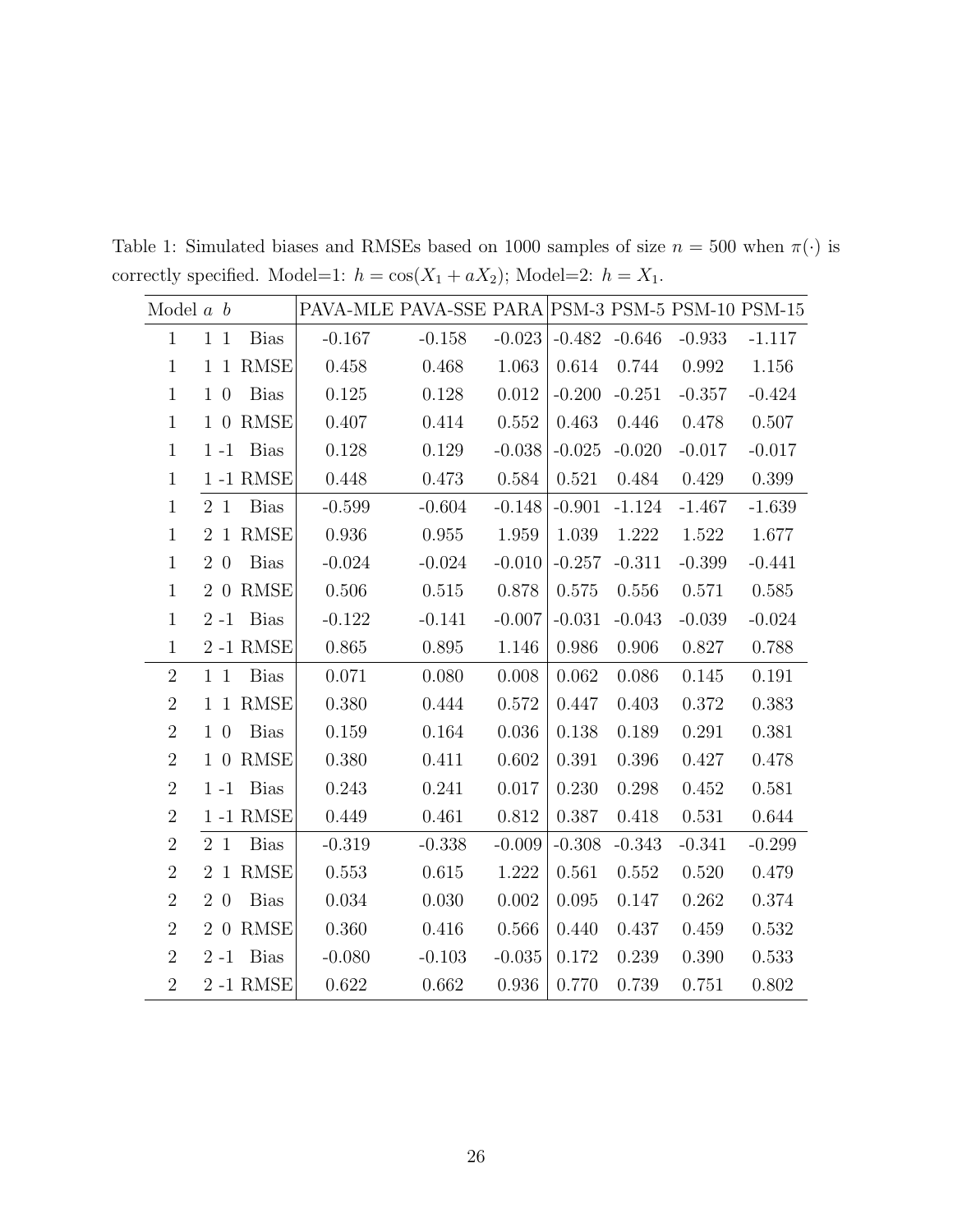<span id="page-26-0"></span>Table 2: Simulated biases and RMSEs based on 1000 samples of size  $n = 500$  when  $\pi(\cdot)$ is chosen to be the standard normal distribution function. Model=1:  $h = \cos(X_1 + aX_2)$ ; Model=2:  $h = X_1$ .

| Model $a \, b$ |         |             | PAVA-MLE PAVA-SSE PARA PSM-3 PSM-5 PSM-10 PSM-15 |          |          |                 |          |          |          |
|----------------|---------|-------------|--------------------------------------------------|----------|----------|-----------------|----------|----------|----------|
| $\mathbf{1}$   | $1\,1$  | <b>Bias</b> | $-0.114$                                         | $-0.109$ | $-0.471$ | $-1.624 -1.667$ |          | $-1.605$ | $-1.474$ |
| $\mathbf{1}$   |         | 1 1 RMSE    | 0.309                                            | 0.318    | 0.636    | 1.686           | 1.709    | 1.634    | 1.501    |
| $\mathbf{1}$   | $1\,0$  | <b>Bias</b> | 0.608                                            | 0.612    | 0.278    | $-0.631$        | $-0.656$ | $-0.693$ | $-0.712$ |
| $\mathbf{1}$   |         | 1 0 RMSE    | 0.714                                            | 0.724    | 0.722    | 0.850           | 0.812    | 0.784    | 0.778    |
| $\mathbf{1}$   | $1 - 1$ | <b>Bias</b> | 0.541                                            | 0.535    | 0.384    | $-0.068$        | $-0.019$ | $-0.022$ | $-0.019$ |
| $\mathbf{1}$   |         | 1-1 RMSE    | 0.696                                            | 0.708    | 0.912    | 0.983           | 0.847    | 0.660    | 0.557    |
| $\mathbf{1}$   | 2 1     | <b>Bias</b> | $-0.747$                                         | $-0.747$ | $-0.930$ | $-1.977$        | $-1.846$ | $-1.414$ | $-0.918$ |
| $\mathbf{1}$   |         | 2 1 RMSE    | 0.815                                            | 0.821    | 1.069    | 2.034           | 1.900    | 1.495    | 1.068    |
| $\mathbf{1}$   | $2\,0$  | <b>Bias</b> | 0.333                                            | 0.333    | 0.151    | $-0.512$        | $-0.500$ | $-0.410$ | $-0.302$ |
| $\mathbf{1}$   |         | 2 0 RMSE    | 0.552                                            | 0.560    | 1.118    | 0.934           | 0.837    | 0.695    | 0.591    |
| $\mathbf{1}$   | $2 - 1$ | Bias        | $-0.521$                                         | $-0.555$ | $-0.426$ | $-0.177$        | $-0.148$ | $-0.126$ | $-0.135$ |
| $\mathbf{1}$   |         | 2-1 RMSE    | 0.971                                            | 0.994    | 1.222    | 1.880           | 1.592    | 1.268    | 1.115    |
| $\overline{2}$ | $1\,1$  | <b>Bias</b> | 0.266                                            | 0.269    | 0.268    | 0.312           | 0.405    | 0.503    | 0.582    |
| $\overline{2}$ |         | 1 1 RMSE    | 0.459                                            | 0.494    | 0.667    | 0.955           | 0.843    | 0.739    | 0.741    |
| $\overline{2}$ | $1\,0$  | <b>Bias</b> | 0.529                                            | 0.532    | 0.554    | 0.652           | 0.785    | 0.974    | 1.127    |
| $\overline{2}$ |         | 1 0 RMSE    | 0.608                                            | 0.626    | 0.829    | 0.935           | 0.970    | 1.069    | 1.188    |
| $\overline{2}$ | $1 - 1$ | Bias        | 0.808                                            | 0.804    | 0.812    | 1.054           | 1.207    | 1.485    | 1.690    |
| $\overline{2}$ |         | 1-1 RMSE    | 0.855                                            | 0.853    | 1.305    | 1.197           | 1.300    | 1.538    | 1.727    |
| $\overline{2}$ | 2 1     | <b>Bias</b> | $-0.361$                                         | $-0.370$ | $-0.199$ | 0.005           | 0.178    | 0.660    | 1.103    |
| $\overline{2}$ |         | 2 1 RMSE    | 0.528                                            | 0.563    | 0.640    | 0.918           | 0.841    | 0.939    | 1.271    |
| $\overline{2}$ | $2\,0$  | <b>Bias</b> | 0.275                                            | 0.291    | 0.433    | 0.816           | 0.986    | 1.289    | 1.549    |
| $\overline{2}$ |         | 2 0 RMSE    | 0.452                                            | 0.520    | 0.685    | 1.284           | 1.307    | 1.467    | 1.665    |
| $\overline{2}$ | $2 - 1$ | <b>Bias</b> | $-0.280$                                         | $-0.294$ | 0.052    | 0.941           | 1.138    | 1.419    | 1.629    |
| $\overline{2}$ |         | 2-1 RMSE    | 0.650                                            | 0.726    | 0.975    | 1.708           | 1.650    | 1.697    | 1.816    |